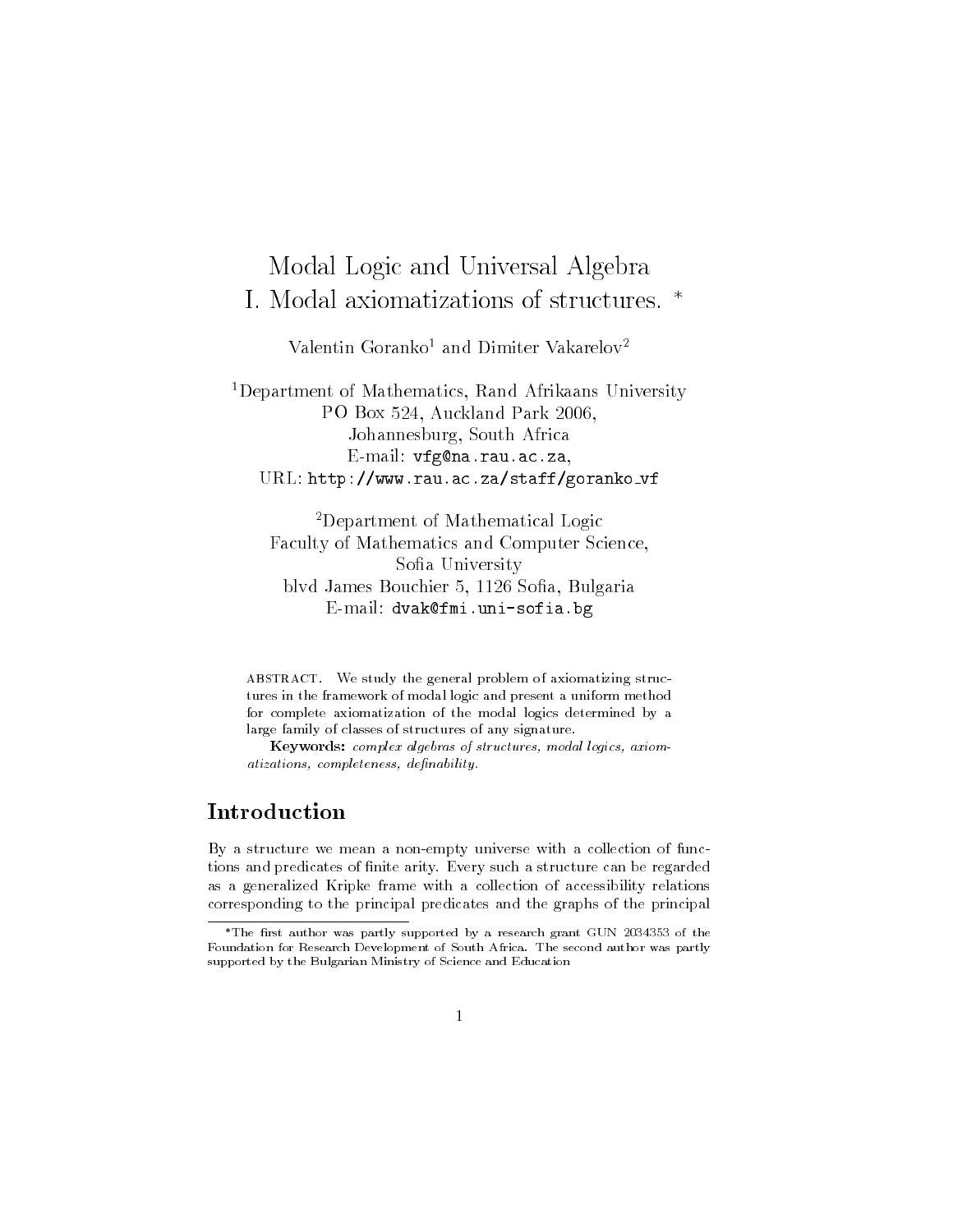functions. Given a class of structures C of a signature  $\sigma$  ( $\sigma$ -structures), we consider the induced multi-modal language  $M_{\sigma}$  with modalities corresponding to these accessibility relations, and the multi-modal logic  $ML_{\mathbf{C}}^{\sigma}$  in that language which captures the modal formulae valid in  $C$ . On the other hand, with every class of  $\sigma$ -structures we associate the class of their com*plex algebras (power structures* in Brink 1993) which provides the algebraic semantics for that logic.

In this paper we give uniform schemes for complete axiomatization of the modal logics for a broad family of elementary classes (incl. all  $\Pi_2^0$ classes) of  $\sigma$ -structures, assuming that the *difference* operator is present in the corresponding modal language. That operator is definable in many important classes of structures, such as all expansions of implicative lattices (e.g. Heyting and Boolean algebras) and all expansions of groups (e.g. rings and modules). In other cases, such as arbitrary lattices and semigroups, it has to be added to the language. The difference operator has recently been widely studied and used as a useful tool both for boosting the expressiveness of modal languages and for axiomatizing extended modal logics, combined with using specific non-Hilbert style *context* dependent rules, often referred to as "Gabbay-style" rules. For some related results see Goranko 1990, Gargov and Goranko 1993, de Rijke 1992, de Rijke 1993, Venema 1993, Goranko 1998.

This paper, in particular, contributes further in that direction, by presenting a general completeness proof which does not assume versatility of the languages, as in Venema 1993. It is based on a modified canonical construction, very close to the Henkin completeness method for the first-order logic. The idea of the construction is taken from Passy and Tinchev 1991 where similar construction has been applied to PDL with so called "data" constants".

Besides the various specific applications for particular classes of structures, the obtained results can be appreciated from a few general viewpoints.

First, the modal logic  $ML_{\mathbf{C}}^{\sigma}$  corresponding to a class of structures C encapsulates the universal fragment of the monadic second-order theory of C, and thus provides an axiomatization for that fragment.

Second, that modal logic can be regarded as an axiomatization of the class of corresponding *complex algebras* (see Goldblatt 1989) of the structures in C.

Third, from viewpoint of modal logic, the structures in C can be regarded as Kripke frames in which the universe of possible worlds has a specific algebraic structure, besides the traditional relational component. In cases when suitable representation theorems exist, (e.g. for groups, lattices, Boolean algebras etc.) that algebraic structure can accordingly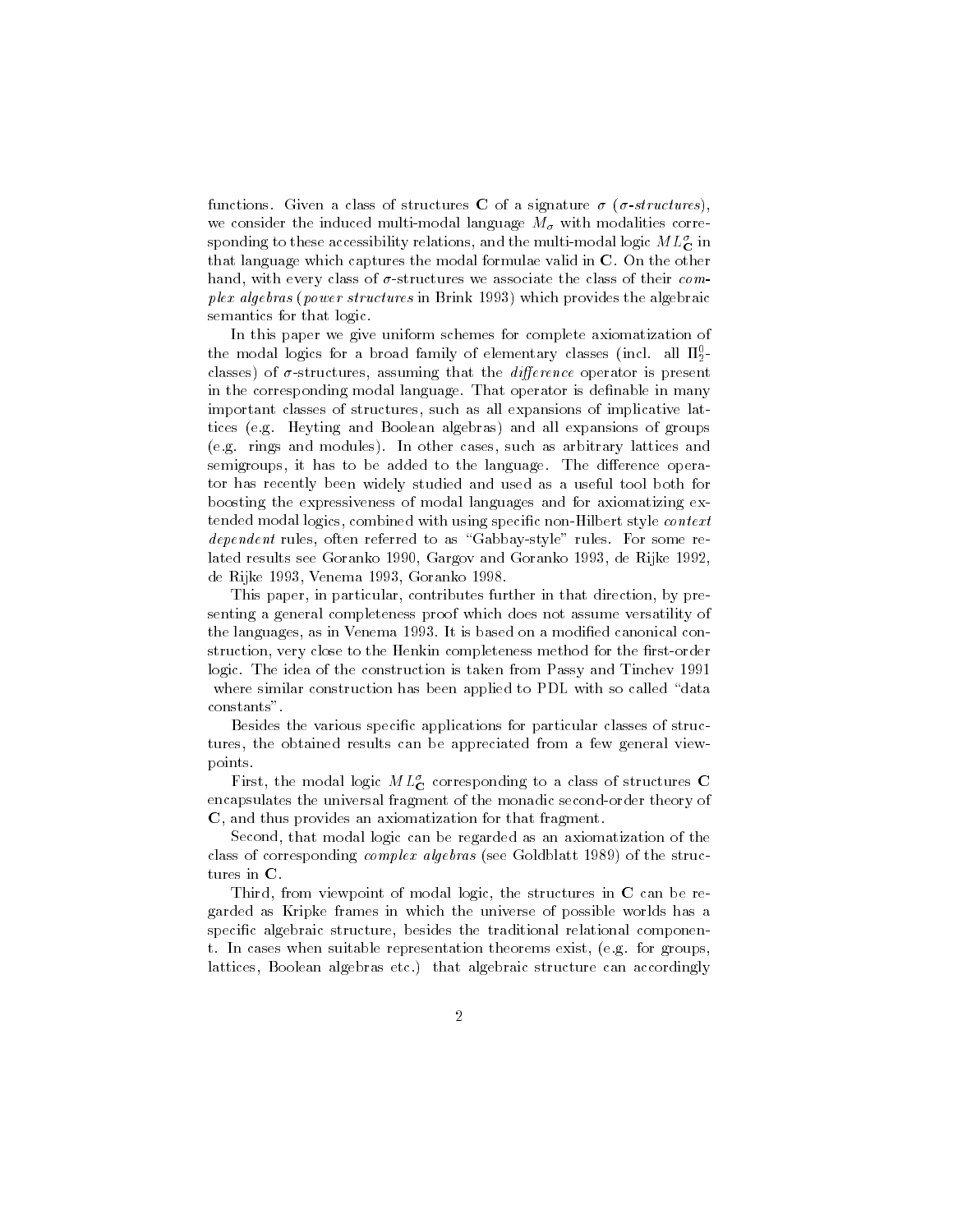reflect some internal structure of the possible worlds themselves. A numbers of recent papers contain particular studies of such "structured" Kripke frames. For instance in many-dimensional modal logic Venema 1992 possible worlds have an internal structure of  $n$ -tuples; in some arrow logics Vakarelov 1992, Vakarelov 1996 possible worlds have a structure of the arrows of a multigraph; in the interval tense logic Venema 1990 they have a structure of intervals of some ordered set. We should also mention Orlowska's work Orlowska 1996 where relational framework for modalization of semigroups and various extensions is developed.

The main precursor of the present paper is Goranko and Vakarelov 1998 where the method presented here is applied to axiomatize the modal logic of Boolean algebras, i.e. the class of frames (called there hyperboolean algebras) the worlds of which are elements of a Boolean algebra, and the frame is endowed with the usual Boolean operations.

The structure of the paper is as follows. In section 1 we introduce  $\sigma$ structures and complex  $\sigma$ -algebras, as well as the syntax and semantics of the corresponding multimodal languages. We also discuss the role of the difference operator and define a translation of the universal first-order formulae on  $\sigma$ -structures to identities in complex  $\sigma$ -algebras. Section 2 introduces an axiomatic system for the minimal multimodal logic of the class of all  $\sigma$ -structures and presents a detailed proof of its completeness Section 3 considers modal logics for classes of  $\sigma$ -structures. It gives a uniform axiomatization, by means of additional axioms, of the modal logic of any universal first-order class of  $\sigma$ -structures, which is then extended to a uniform axiomatization, by means of additional rules, of the modal logic of any universal-existential class. We also briefly discuss second-order definability on structures and second-order quantification over substructures or congruences, definable in the modal languages and their expressiveness as universal fragments of monadic second-order languages. The paper ends with some concluding remarks and questions arising from the present study.

The reader is assumed to have a technical knowledge on modal logics and some background in abstract algebra.

### $\Preliminaries$  $\mathbf{1}$

#### $\sigma$ -structures and complex  $\sigma$ -algebras.  $1.1$

Let  $\sigma$  be an arbitrary signature. For notational convenience we shall assume that it consists of finitely many functional, constant and predicate symbols resp.  $f_1, \ldots, f_k; c_1, \ldots c_l; r_1, \ldots r_m$ , and let  $\rho$  be the arity function.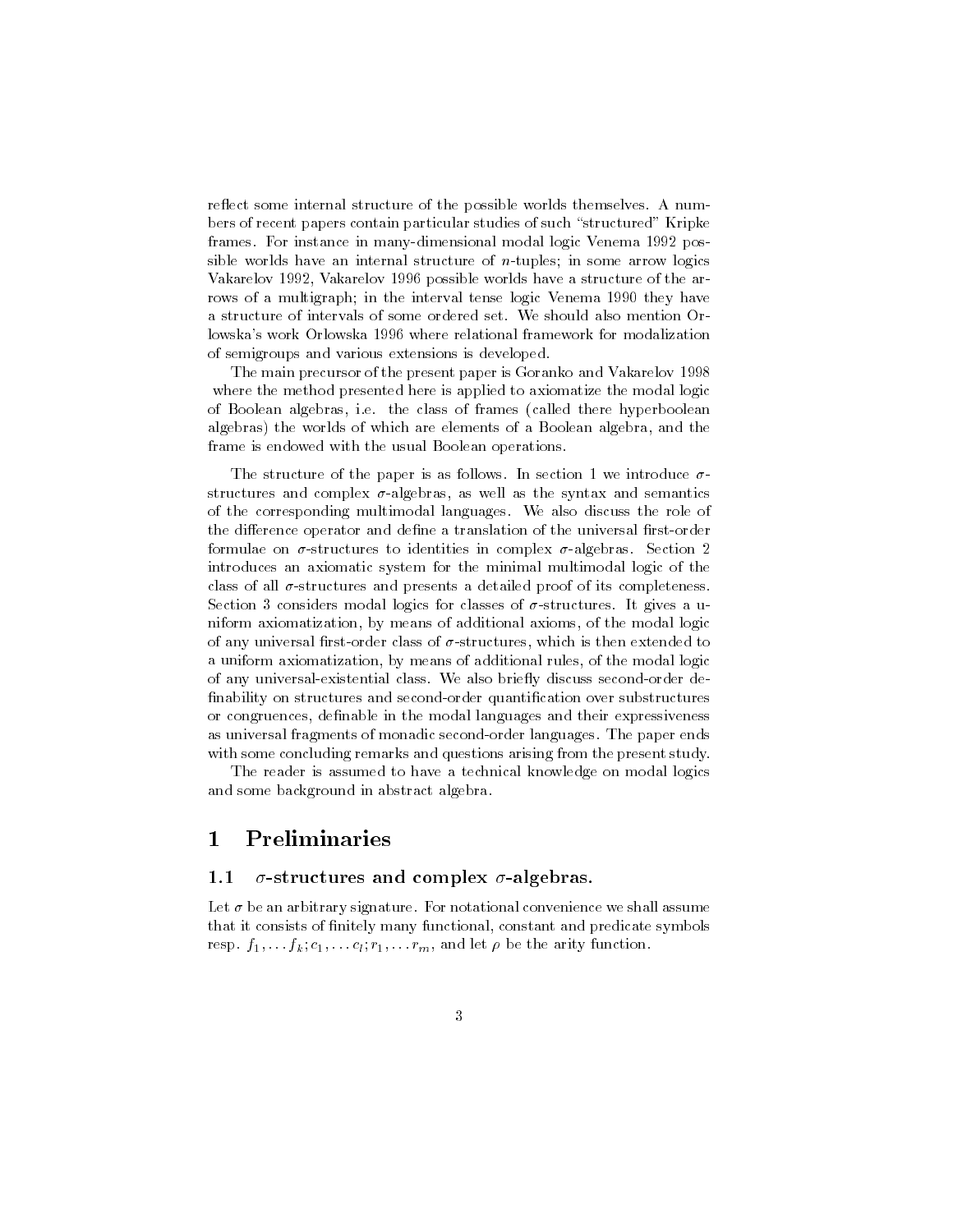A  $\sigma$ -structure W is any non-empty set with designated functions, constants and relations corresponding to the symbols in  $\sigma$ .

$$
\underline{W} = \langle W; F_1, \ldots F_k; C_1, \ldots C_l; R_1, \ldots R_m \rangle
$$

With every signature  $\sigma$  we associate an algebraic (purely functional) signature  $\sigma^*$  which extends the signature of Boolean algebras, containing the usual Boolean symbols  $\bot, \neg, \wedge$  (and  $\top, \vee, \Rightarrow, \Leftrightarrow$  accordingly definable), with a set of operators  $\{\langle f_1\rangle,\ldots,\langle f_k\rangle,\langle c_1\rangle,\ldots,\langle c_l\rangle,\langle r_1\rangle,\ldots,\langle r_m\rangle\}$  of arities respectively  $\rho(f_i)$ , 0, and  $\rho(r_i)$  – 1 corresponding to the functional, constant, and predicate symbols.

Further, with every  $\sigma$ -structure W we associate a  $\sigma^*$ -structure called here its complex  $\sigma$ -algebra:

$$
\mathcal{P}(\underline{W}) = \langle \mathcal{P}(W); \emptyset, -, \cap; \langle F_1 \rangle, \ldots \langle F_k \rangle; \langle C_1 \rangle, \ldots \langle C_l \rangle; \langle R_1 \rangle, \ldots \langle R_m \rangle \rangle
$$

which is the Boolean algebra of sets over  $W$  endowed with the corresponding *power operations*, respectively defined as follows:

$$
\langle F_i \rangle (X_1, \ldots, X_n) = \{ F_i(x_1, \ldots, x_n) | x_1 \in X_1, \ldots, x_n \in X_n \},
$$

 $\langle C_i \rangle = \{C_i\},\$ 

and  $\langle R_i \rangle (X_1, \ldots, X_n) =$ 

 $\{x \in W | (\exists x_1 \in X_1) \dots (\exists x_n \in X_n) (R_i(x, x_1, \dots, x_n))\}.$ 

In particular, for unary relational symbols,  $\langle R_i \rangle = \{x \in W | R_i(x) \}.$ 

For every non-constant symbol s in  $\sigma$  we introduce a "box" operator, dual to the "diamond" operator:

 $[s](A_1,\ldots,A_n) = \neg \langle s \rangle (\neg A_1,\ldots,\neg A_n).$ 

Given a complex algebra  $\mathcal{P}(\underline{W})$  we further extend it to a *differentiated* complex algebra by adding to its signature a *difference operator*  $\langle \neq \rangle$  defined as follows:

 $\langle \neq \rangle X =_{\text{def}} \{x \in W | \exists y \in X \text{ and } x \neq y\}.$ 

We denote its dual by  $[\neq]$ .

Note that differentiated complex algebras are Boolean algebras with (normal and additive) operators in the sense of Jónsson and Tarski (Jónsson and Tarski 1951).

It turns out that for a large family of important structures the difference operator is definable by means of the other operators in the complex algebras. Two important general cases are given below.

### • Implicative lattices and expansions.

As shown in Goranko and Vakarelov 1998, the difference operator can be defined in complex Boolean algebras (called there "hyperboolean algebras") as follows:  $\lt \neq > A$  =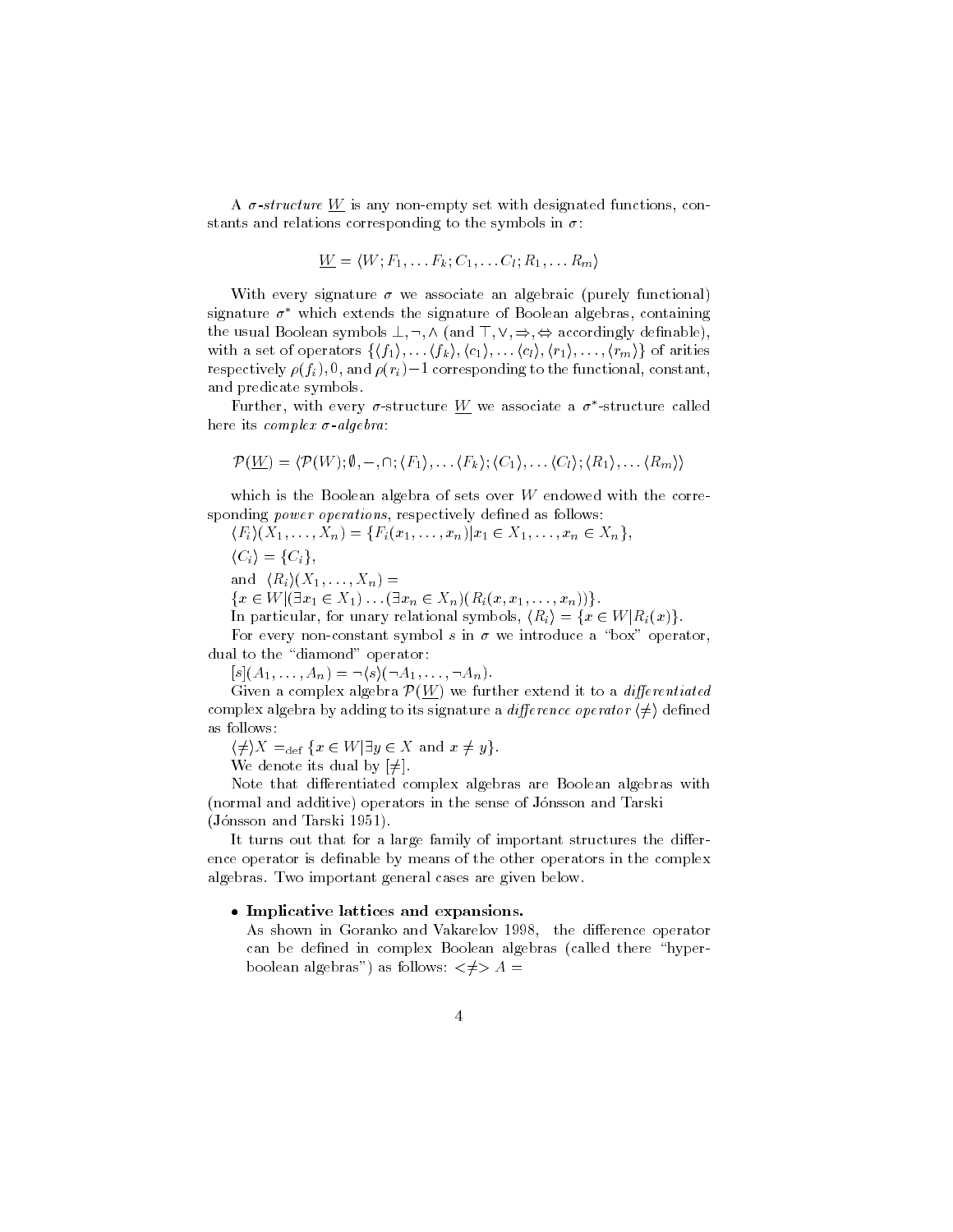$(\neg A \land ((A \iff >> 1 >> < \neggt; \top)) \lor \\ (((A \iff > A) \land \neg < 1 >> < \neggt; < 1 >> < \neggt; \top)$ 

This definition obviously works in all implicative lattices, hence all pseudo-Boolean (Heyting) algebras, as well as all structures expanding pseudo-Boolean or Boolean algebras with additional operators, such as Post algebras, modal, relation, cylindric algebras, etc.

## • Groups and expansions.

The difference operator can be defined for complexes of groups, too:<sup>1</sup>

$$
\langle \neq \rangle A = (\neg A \langle \circ \rangle (A \langle \circ \rangle A^{\langle \prime \rangle})) \vee (((A \langle \circ \rangle A^{\langle \prime \rangle}) \wedge \neg \langle e \rangle) \langle \circ \rangle \top.
$$

where  $\langle \circ \rangle$ ,  $\langle \circ \rangle$ , and  $\langle e \rangle$  are the power operators of the group operations and identity.

Thus,  $\langle \neq \rangle$  is definable in all expansions of groups, such as ordered groups, rings, modules, vector spaces, (ordered) fields etc.

On the other hand, the difference operator seems not definable in other important classes of structures such as lattices (even distributive lattices with top and bottom) and semigroups (even monoids).

Henceforth, we shall assume that the difference operator is part of the signature of any complex algebra, unless otherwise indicated.

### Modal  $\sigma$ -languages and  $\sigma$ -frames. Syntax and se-1.2 mantics of multimodal  $\sigma$ -logics.

Every signature  $\sigma$  determines a propositional multi-modal language  $M_{\sigma}$ containing a denumerable set  $VAR = \{p_1, p_2, \ldots\}$  of propositional variables, the usual Boolean symbols  $\bot, \neg, \wedge$  (and  $\top, \vee, \Rightarrow, \Leftrightarrow$  accordingly definable) and a set of modalities  $\{(\neq), (f_1), \ldots, (f_k), (c_1), \ldots, (c_l), (r_1), \ldots, (r_m)\}\$  corresponding to the algebraic operators of  $\sigma^*$ . For technical convenience we identify the language  $M_{\sigma}$  with the algebraic language for complex  $\sigma$ -algebras and use the same symbols in both languages. The notion of a formula of  $M_{\sigma}$  is defined as usual: besides the classical formulae,  $\langle c \rangle$  is a formula for every constant symbol c, and if  $A_1, \ldots, A_n$  are formulae and  $\langle \alpha \rangle$  is an nary modality, then  $\langle \alpha \rangle (A_1, \ldots, A_n)$  is a formula, too.  $[\alpha](A_1, \ldots, A_n)$  is an abbreviation of  $\langle \alpha \rangle$  ( $\neg A_1, \ldots, \neg A_n$ ) as usual. We adopt the standard omission of parentheses. The set of formulae of  $M_{\sigma}$  will be denoted by  $FOR_{\sigma}$ .

 $1A$  similar formula was independently proposed by Yde Venema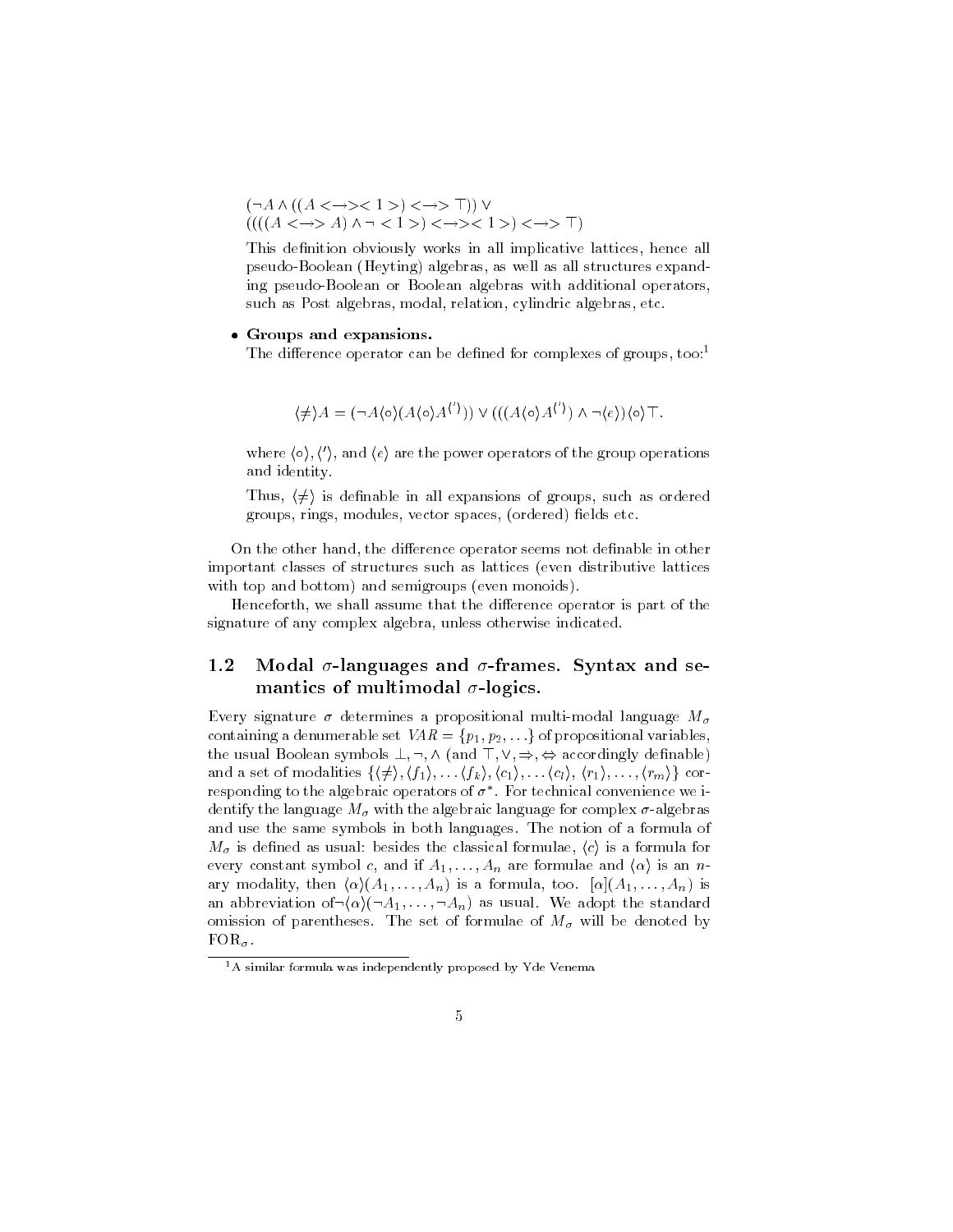According to the notational convention above, every modal formula of  $M_{\sigma}$  can also be regarded as an algebraic term for complex  $\sigma$ -algebras.

Complex  $\sigma$ -algebras provide an algebraic semantics for the language  $M_{\sigma}$ in the usual way: by a *valuation* in a complex  $\sigma$ -algebra  $\mathcal{P}(\underline{W})$  we mean any function v from VAR into  $\mathcal{P}(W)$ . Each valuation v is then extended to arbitrary formulae by a straightforward induction:

$$
v(\bot) = \emptyset
$$

 $v(A \wedge B) = v(A) \cap v(B)$ 

 $v(\neg A) = W - v(A)$ 

 $v(\langle \neq \rangle A) = \langle \neq \rangle (v(A)),$ 

 $v(\langle s_i \rangle) = \langle S_i \rangle$  for any constant or unary relational symbol  $s_i$ ,

 $v(\langle f_i \rangle (A_1,\ldots,A_n)) = \langle F_i \rangle (v(A_1),\ldots,v(A_n))$  for any n-ary functional symbol  $f_i$ ,

 $v(\langle r_i \rangle (A_1,\ldots,A_n)) = \langle R_i \rangle (v(A_1),\ldots,v(A_n))$  for any  $n+1$ -ary predicate symbol  $r_i$ .

A formula A is *valid* in the complex algebra  $\mathcal{P}(\underline{W})$  if  $v(A) = W$  for any valuation  $v$ .

Given a class C of  $\sigma$ -structures, by  $C^*$  we denote the class of complex algebras of the structures from C

A formula of  $M_{\sigma}$  is valid in C if it is valid in every complex algebra from  $\mathbb{C}^*$ . A formula of  $M_{\sigma}$  is *valid* if it is valid in every complex  $\sigma$ -algebra.

The semantics given above can be regarded as a Kripke-style semantics on  $\sigma$ -structures by considering every complex  $\sigma$ -algebra as a Kripke frame, called here a  $\sigma$ -frame:

$$
\mathbf{F}_{\underline{W}} = \langle W; \neq, G_{F_1}, \dots G_{F_k}, \{C_1\}, \dots, \{C_l\}, R_1, \dots R_m \rangle
$$

where  $G_F$  is the graph of the function  $F$ , though taken with the last argument first:  $G_F = \{ (F(x_1, ..., x_n), x_1, ..., x_n) | x_1, ..., x_n \in W \}$  (just in order to comply with the customary notation in modal logic).

Then the truth definitions above become standard truth definitions of the Kripke semantics respectively generalized for  $n$ -ary modalities. They can be reformulated in terms of the satisfaction relation  $x \models_{v} A$ : "the formula A is true at x under the valuation v", defined as follows:  $x \models_{v} A$ iff  $x \in v(A)$ . This relation can be defined independently by induction on A as usual.

A pair  $(\mathbf{F}_W, v)$  for a  $\sigma$ -structure W and a valuation v in W is called a model (over <u>W</u>). A formula A is valid in a model ( $\mathbf{F}_W$ , v) if for any  $x \in W$ ,  $x \models_{v} A$ . A is valid in  $\mathbf{F}_{W}$  if it is valid in all models over <u>W</u>. Clearly, any formula is valid in a  $\sigma$ -frame  $\mathbf{F}_W$  if and only if it is valid in the complex algebra of  $\underline{W}$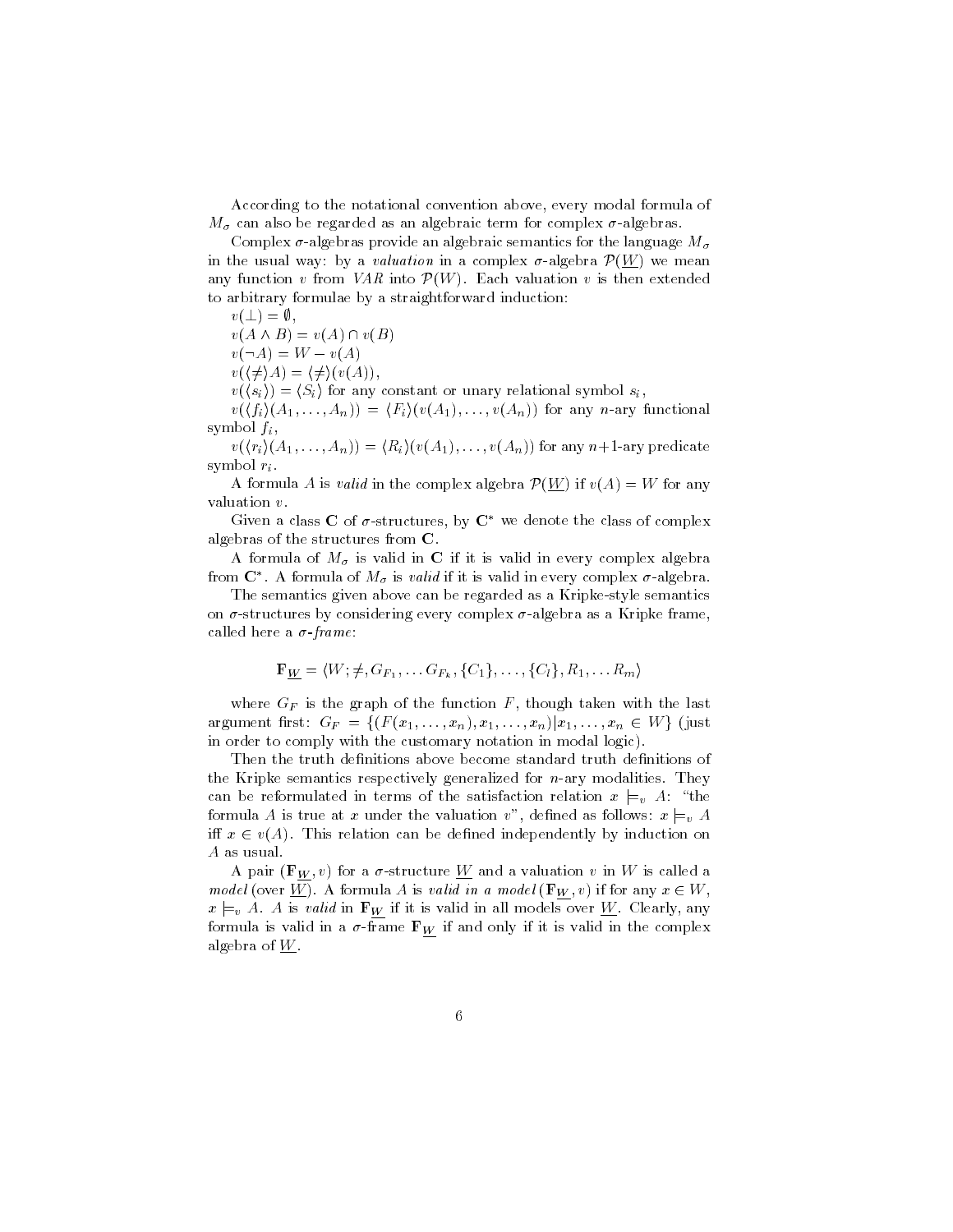Finally, a formula is *valid in a*  $\sigma$ *-structure*  $\underline{W}$  if it is valid in its complex algebra.

Hereafter, an arbitrary finitary signature  $\sigma$  is fixed, unless otherwise indicated.

#### Using the difference operator  $1.3$

The presence of the difference operator in the complex algebras of a class of structures renders the modal language very expressive (see e.g.

Gargov and Goranko 1993, de Rijke 1992, de Rijke 1993). Here we shall only mention some algebraic consequences which are of importance for the axiomatization of the corresponding modal logic.

The following are definable by means of the difference operator  $\langle \neq \rangle$ :

the universal modalities:  
\n
$$
\langle U \rangle X =_{\text{def}} X \vee \langle \neq \rangle X
$$
 and  $[U]X =_{\text{def}} \neg \langle U \rangle \neg X = X \wedge [\neq]X$ ,  
\nand the "Only" operator:  $\mathcal{O}X =_{\text{def}} X \wedge [\neq] \neg X$ .

**Remark 1.1** Taking the universal modality and the Only operator as primitives we can define the difference operator:  $\langle \neq \rangle X =_{\text{def}} \langle U \rangle X \wedge \neg \mathcal{O} X$ This makes possible to base our investigations not on difference but on the universal modality and the Only operator. In some sense this will be more natural, because in the applications of difference we mainly use the universal modality and the Only operator. We prefer however to preserve the tradition, because difference is better known and more popular in the area of modal logic.

**Remark 1.2** Using the universal modality we can define a *discriminator term*  $t(x, y, z)$  in the complex algebras:

$$
t(x, y, z) = ([U](x \Leftrightarrow y) \wedge z) \vee (\neg [U](x \Leftrightarrow y) \wedge x).
$$

The existence of such a term has a significant impact on the algebraic properties of the complex algebras and the variety generated by them (see e.g. Burris and Sankappanavar 1981). In particular, it allows for reduction of all universal formulae of the language of complex  $\sigma$ -algebras to identities.

Moreover, using the universal modality [U] and the operator  $O$  we can construct a uniform translation  $\tau$  of all universal formulae of the first-order language  $L_{\sigma}$  of  $\sigma$ -structures into identities in the first-order language  $L_{\sigma}^{*}$  of their complex  $\sigma$ -algebras.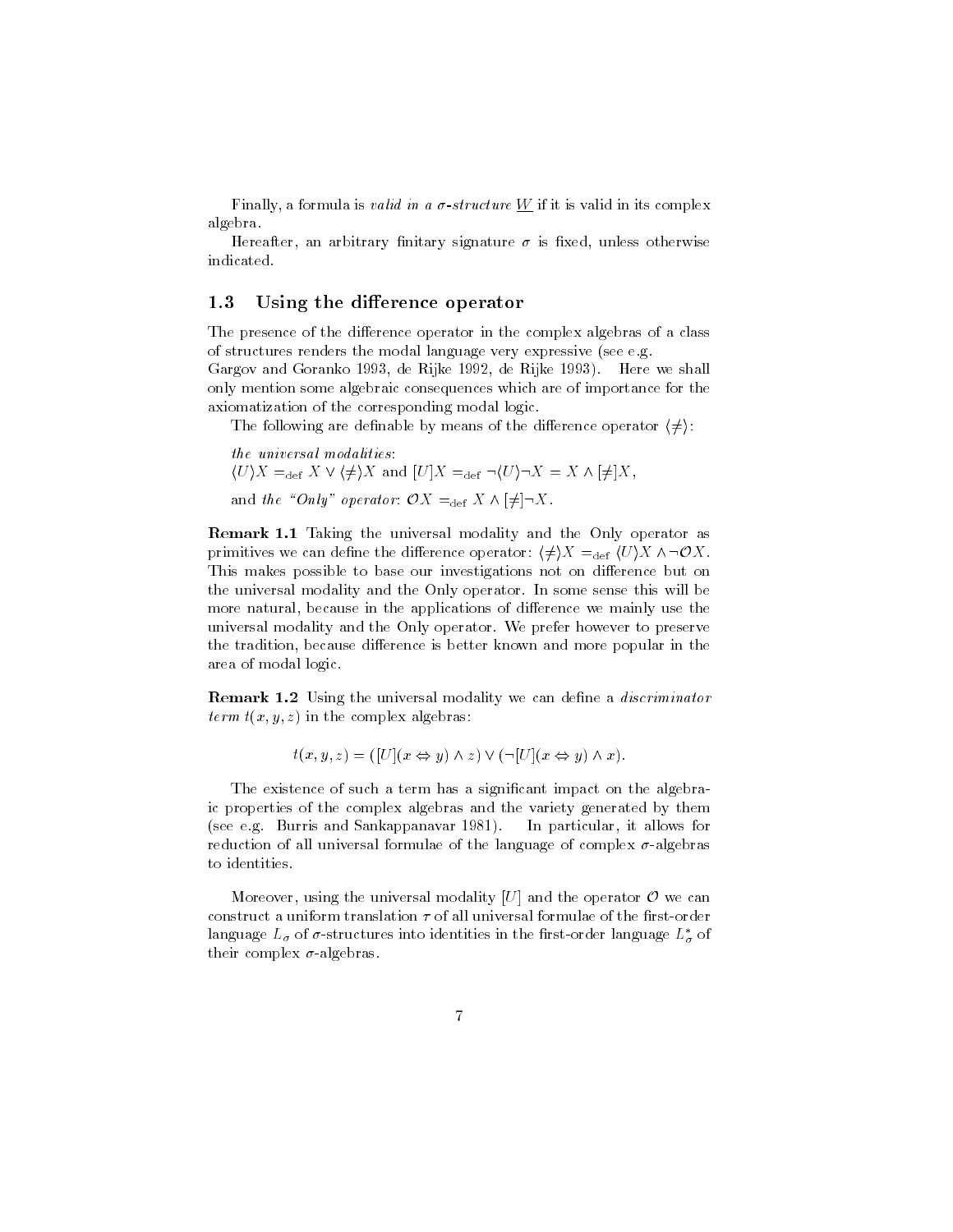For simplicity and further applications we assume that the atomic formulae of  $L_{\sigma}$  are the following:  $x = x_j$ ,  $x = c_i$ ,  $x = f_i(x_1, \ldots, x_n)$ ,  $r_i(x, x_1, \ldots, x_n)$ , where  $x, x_1, \ldots, x_n$  are individual variables of  $L_{\sigma}$ . We may do that without loss of generality since we consider languages with equality, hence every term can be "unnested" into a conjunction of such atomic formulae. (That assumption, however, is not essential for the existence of the translation.) Also, for notational convenience we use the same variables for the languages  $L_{\sigma}$  and  $L_{\sigma}^{*}$ .

**Definition 1.3** The translation  $\tau$  is defined as follows  $(x, x_1, \ldots, x_n$  are  $variables):$ 

For atomic formulae:

- $\tau(x=x_i) = \langle U \rangle (\mathcal{O} x \wedge \mathcal{O} x_i),$
- $\bullet \ \tau(x=c_i) = \langle U \rangle (\mathcal{O}x \wedge \langle c_i \rangle)$  for any constant symbol  $c_i$ .
- $\tau(x = f_i(x_1, \ldots, x_n)) = \langle U \rangle (\mathcal{O}x \wedge \langle f_i \rangle(\mathcal{O}x_1, \ldots, \mathcal{O}x_n))$  for any n-ary  $functional symbol f_i$ ,
- $\tau(r_i(x, x_1, \ldots, x_n) = \langle U \rangle (\mathcal{O} x \wedge \langle r_i \rangle (\mathcal{O} x, \mathcal{O} x_1, \ldots, \mathcal{O} x_n))$  for any relational symbol  $r_i$ .

For open formulae:

- $\tau(\neg\varphi) = \neg \tau(\varphi)$ ,
- $\tau(\varphi \wedge \psi) = \tau(\varphi) \wedge \tau(\psi)$ .

For universal formulae:

Let  $\psi = (\forall x_1) \dots (\forall x_n) \varphi(x_1, \dots, x_n)$  where  $\varphi(x_1, \dots, x_n)$  is an open formula. Then

 $\bullet \ \tau(\psi) = \langle U \rangle (\mathcal{O}x_1) \wedge \ldots \wedge \langle U \rangle (\mathcal{O}x_n) \Rightarrow \tau(\varphi(x_1, \ldots, x_n)).$ 

**Lemma 1.4** (Modal definability lemma for universal classes) A closed universal formula  $\gamma$  is valid in a  $\sigma$ -structure  $\underline{W}$  iff the corresponding identity  $\tau(\gamma) = \top$  holds in  $P(\underline{W})$ .

Proof. Straightforward.

### $\overline{2}$ The minimal modal logic for the class of all  $\sigma$ -structures.  $\sigma$ -logics.

In this section we axiomatize the minimal modal logic  $ML^{\sigma}$  consisting of the valid formulae of the class of all complex algebras of  $\sigma$ -structures for any signature  $\sigma$ , and prove completeness of that axiomatic system.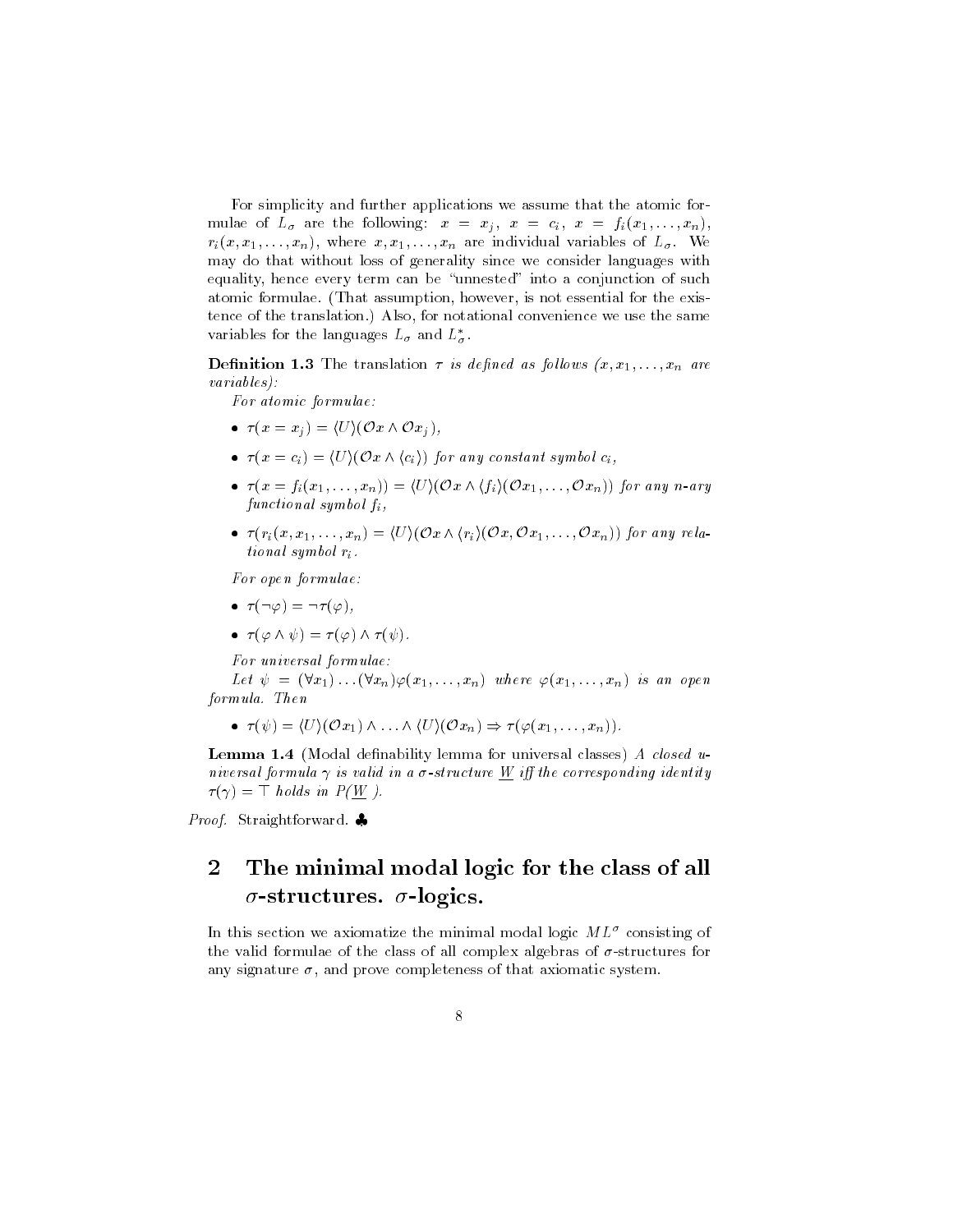#### $2.1$ Axiomatic system for  $ML^{\sigma}$ .

#### $2.1.1$ Axioms:

I. Enough propositional tautologies.

II. Axioms of the minimal multimodal logic:  $(K[\alpha]) \quad [\alpha](A_1, \ldots, A_{i-1}, B \Rightarrow C, A_{i+1}, \ldots, A_n) \Rightarrow$  $([\alpha](A_1,\ldots,A_{i-1},B,A_{i+1},\ldots,A_n) \Rightarrow [\alpha](A_1,\ldots,A_{i-1},C,A_{i+1},\ldots,A_n)),$ and (Dual)  $\langle \alpha \rangle (A_1, \ldots, A_n) \Leftrightarrow \neg [\alpha] (\neg A_1, \ldots, \neg A_n)$ for every *n*-ary operator  $[\alpha]$  and  $i \in \{1, ..., n\}$ . III. Axioms for  $[\neq]$ :  $(D1)$   $A \vee [\neq] \neg [\neq] A$ ,  $(D2) \quad \langle \neq \rangle \langle \neq \rangle A \Rightarrow (A \vee \langle \neq \rangle A),$ IV. Axioms for [U]: (U)  $[U] A \Rightarrow [\alpha](A_1, \ldots, A_{i-1}, A, A_{i+1}, \ldots, A_n),$ V. Axioms for the constant and functional modalities: (c) For every constant symbol c from  $\sigma$ ,  $(c1) \quad \langle U \rangle \mathcal{O} \langle c \rangle,$  $(c2) \quad \langle c \rangle \Rightarrow \mathcal{O}\langle c \rangle,$ (f) For every *n*-ary functional symbol f from  $\sigma$ ,  $(f1)$   $(\langle U \rangle \mathcal{O} A_1 \wedge \ldots \wedge \langle U \rangle \mathcal{O} A_n) \Rightarrow \langle U \rangle \langle f \rangle (\mathcal{O} A_1, \ldots, \mathcal{O} A_n)$ and  $\langle f \rangle (\mathcal{O}A_1, \ldots, \mathcal{O}A_n) \Rightarrow \mathcal{O} \langle f \rangle (\mathcal{O}A_1, \ldots, \mathcal{O}A_n).$  $(f2)$ 

# 2.1.2 Rules of inference:

Uniform substitution (SUB):

$$
\frac{A}{sub(A)}
$$

where  $sub(A)$  is the result of application of any uniform substitution of formulae for variables in  $A$ .

 $Modus$  Ponens (MP):

$$
\frac{A, A \Rightarrow B}{B}
$$

*Necessitation for* [U]  $(N[U])$ :

$$
\frac{A}{[U]A}
$$

Witness rule schema: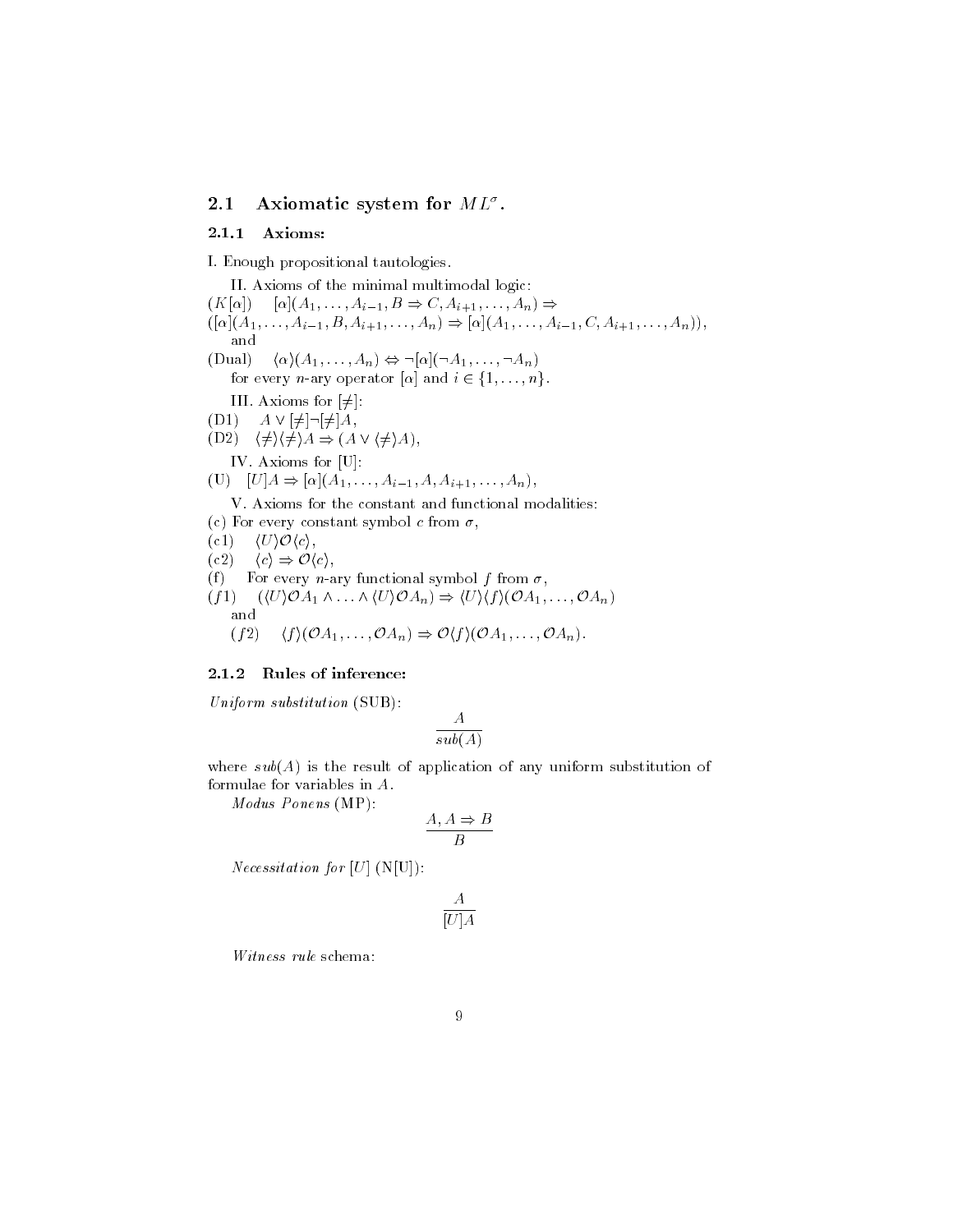$(WIT)$ :  $A \Rightarrow ([\alpha](A_1, \ldots, A_{i-1}, \mathcal{O}p \Rightarrow B, A_{i+1}, \ldots, A_n)),$  for all  $p \in \text{VAR}$ <br> $A \Rightarrow ([\alpha](A_1, \ldots, A_{i-1}, B, A_{i+1}, \ldots, A_n))$ 

for any *n*-ary modality  $[\alpha]$  and  $i \in \{1, ..., n\}$ .

Let us note that, as usual, the Witness rules can be replaced by finitary rules assuming the proviso not for all  $p \in VAR$  but for some p not occurring in  $A, B, A_1, \ldots, A_n$ .

The Witness rule used here shares the idea of Gabbay's Irreflexivity rule in Gabbay 1981 and originates from Passy & Tinchev's COV rule (see Passy and Tinchev 1991, Gargov and Goranko 1993). Such rules and have been used in a number of recent publications, e.g. Venema 1992 Venema 1993, Gargov and Goranko 1993, de Rijke 1992, de Rijke 1993, Balbiani et al. 1997.

**Remark 2.1** As we have mentioned earlier, the difference operator  $\langle \neq \rangle$ and its dual can be defined by the universal modality [U] and  $\mathcal{O}$ :

 $\langle \neq \rangle A = \langle U \rangle A \wedge \neg \mathcal{O} A$ . So, the logic  $ML_{\mathbf{C}}^{\sigma}$  can be alternatively axiomatized using only the operators  $[U]$  and  $\mathcal O$ . Then, instead of the axioms for  $\langle \neq \rangle$  (D1 and D2), we can use the following list of axiom schemes:

 $(K[U])$   $[U](A \Rightarrow B) \Rightarrow ([U]A \Rightarrow [U]B)$  $(S5[U])$   $[U]A \Rightarrow A, A \vee [U] \neg [U]A, [U]A \Rightarrow [U][U]A,$  $(\mathcal{O}1)$   $[U](A \Leftrightarrow B) \wedge \mathcal{O}A \Rightarrow \mathcal{O}B,$  $(\mathcal{O}2)$  $\mathcal{O}A \Rightarrow A,$  $(\mathcal{O}3)$  $\mathcal{O}A \Rightarrow \mathcal{O}\mathcal{O}A,$  $A \wedge \langle U \rangle \mathcal{O} A \Rightarrow \mathcal{O} A$ ,  $(O<sub>4</sub>)$  $(\mathcal{O}5)$  $\langle U \rangle A \wedge \mathcal{O}(A \vee B) \Rightarrow \mathcal{O}A.$ 

The rules are as before, only for the rule (WIT) with  $\alpha = [\neq]$  we use the definition of  $[\neq]$ .

For the proof of completeness of the axiomatic system for  $ML^{\sigma}$  we need some preparatory work, which will be done in the following subsections.

#### $\sigma$ -logics. The sublogic  $ML^{\neq}$ .  $2.2$

By a  $\sigma$ -logic we mean any set L of formulae closed under substitution of propositional variables, containing the axioms and closed under the rules of the logic  $ML^{\sigma}$ . A  $\sigma$ -logic L is consistent if  $\perp$  is not a theorem of L.

An important sublogic of  $ML^{\sigma}$  is based on the axioms from the groups I-IV, Modus Ponens and Necessitation for  $[U]$  (witness rules are dropped)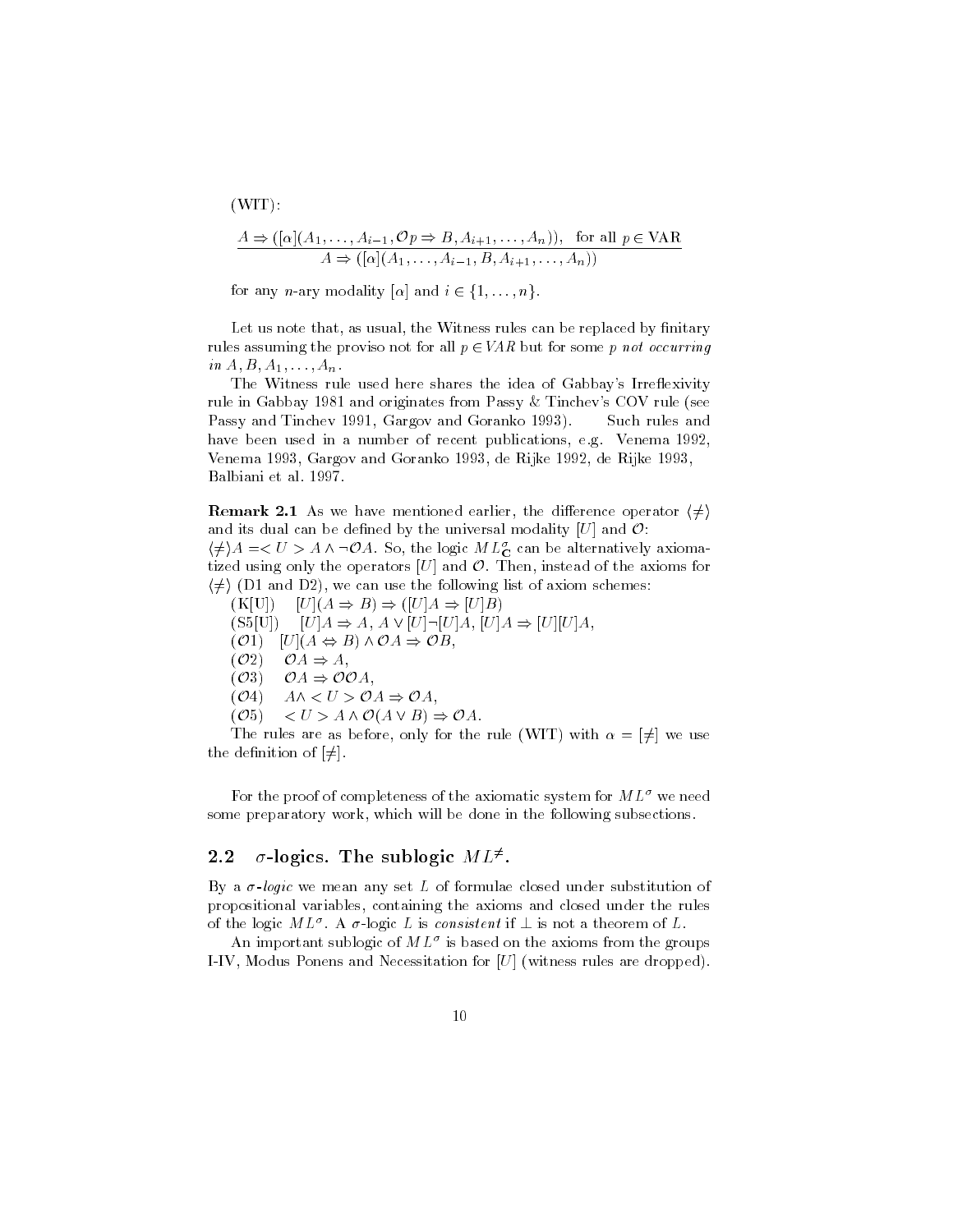It is the minimal normal polymodal logic with difference modality and will be denoted by  $ML^{\neq}$ . All the axioms of this logic are in a Sahlqvist form, so it is complete in the semantics, definable by its axioms. The semantics for the difference modality now is not standard. If we denote the accessibility relation for  $\langle \neq \rangle$  by  $R_{\neq}$ , we see that it satisfies the following conditions:

- $xR_{\neq}y \rightarrow yR_{\neq}x$ ,
- If  $xR_{\neq}y$  and  $yR_{\neq}z$  then  $x=z$  or  $xR_{\neq}z$ .
- If  $R_{\alpha}(x, x_1, \ldots, x_n)$  then  $xR_Ux_i$  for each  $i = 1, \ldots, n$ .
- If we denote the accessibility relation of the modality [U] by  $R_U$  then we have:  $xR_Uy$  iff  $x = y$  or  $xR_{\neq}y$ . It is easy to see that  $R_U$  is an equivalence relation containing  $R_{\neq}$  and hence [U] is an S5 modality We will use this fact later on saying "by S5".
- The semantics of  $\mathcal O$  now is also non-standard:

 $x \models \mathcal{O}A$  iff  $x \models A$  and  $(\forall y)(xR_{\neq} y \Rightarrow y \not\models A)$ .

Later on we make use of the completeness theorem of  $ML^{\neq}$  with respect to the above nonstandard semantics instead of making formal derivations from the axioms. We will refer to that as: "by the nonstandard semantics of  $ML^{\neq}$  ".

# **Lemma 2.2** The following rules are derivable in  $ML^{\neq}$ :

(i) Necessitation for arbitrary modality  $[\alpha]$   $(N[\alpha])$ :

$$
\frac{A}{[\alpha]A},
$$

(*ii*) Monotonicity for  $[\alpha]$  and  $\langle \alpha \rangle$ :

$$
A \Rightarrow B
$$

$$
\lbrack \alpha \rbrack (P_1, \ldots, P_{i-1}, A, \ldots, P_n) \Rightarrow \lbrack \alpha \rbrack (P_1, \ldots, P_{i-1}, B, \ldots, P_n),
$$

and

$$
\frac{A \Rightarrow B}{<\alpha>(P_1,\ldots,P_{i-1},A,\ldots,P_n)\Rightarrow<\alpha>(P_1,\ldots,P_{i-1},B,\ldots,P_n),}
$$
  
(iiiia)  

$$
\frac{A \Rightarrow [U]B}{A \Rightarrow B}
$$
  
(iiib)  

$$
\frac{\leq U>A \Rightarrow B}{A \Rightarrow [U]B}
$$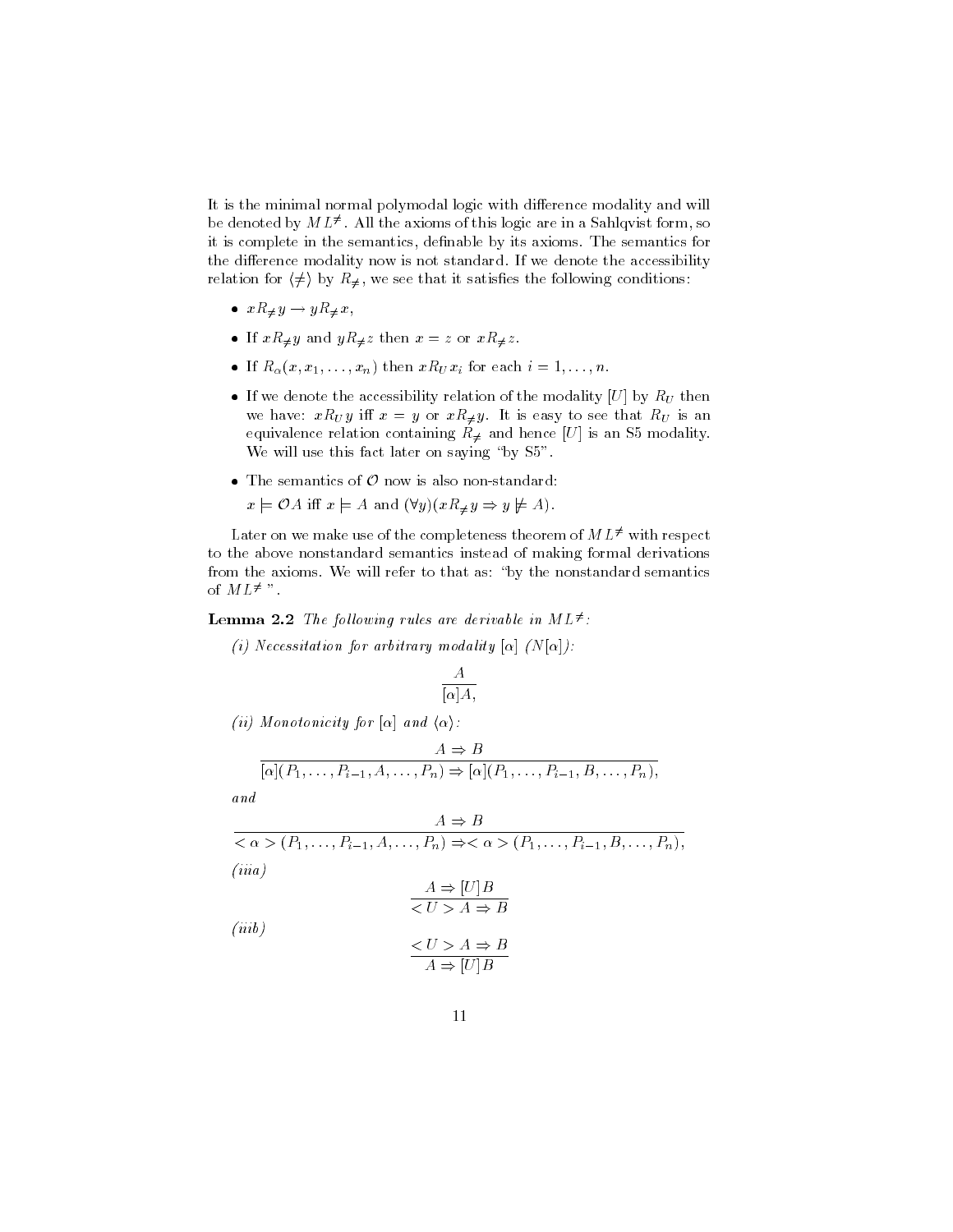*Proof.* (i) follows from the Necessitation for [U]  $(N[U])$  and axiom IV.

(ii) follows from (i) and axiom II.

(iii) follows by S5.  $\clubsuit$ 

Lemma 2.3 The following variations of the Witness rule are derivable in the logic  $ML^{\sigma}$ .

(i) Basic Witness rule  $(WIT_0)$ :

$$
\frac{\mathcal{O}p \Rightarrow A, \quad \text{for all } p \in \text{VAR}}{A}
$$

(*ii*) Extended Witness rule ( $WIT_1$ ):

$$
A \Rightarrow [U](B \Rightarrow ([\alpha](A_1, \dots, A_{i-1}, \mathcal{O}p \Rightarrow C, \dots, A_n))), \text{ for all } p \in VAR
$$
  

$$
A \Rightarrow [U](B \Rightarrow ([\alpha](A_1, \dots, A_{i-1}, C, \dots, A_n)))
$$

for any n-ary modality  $[\alpha]$  and  $i \in \{1, ..., n\},$ 

*Proof.* (i) Easily obtained from (WIT) by taking  $\alpha = U, i = 1, B = A$ , and  $A = \top$ , using the Necessitation for [U] and the  $ML^{\sigma}$ -theorem [U] $A \Rightarrow A$ . (ii) Suppose

$$
ML^{\sigma} \vdash A \Rightarrow [U](B \Rightarrow ([\alpha](A_1, \ldots, A_{i-1}, \mathcal{O}p \Rightarrow C, A_{i+1}, \ldots, A_n)))
$$

for all  $p \in \text{VAR}$ . Then, by the rule 2.2(iiia),

 $ML^{\sigma} \vdash \langle U \rangle A \Rightarrow (B \Rightarrow ([\alpha](A_1, \ldots, A_{i-1}, \mathcal{O}p \Rightarrow C, A_{i+1}, \ldots, A_n)))$ 

for all  $p \in \text{VAR}$ , hence

 $ML^{\sigma} \vdash (\langle U \rangle A \land B) \Rightarrow ([\alpha](A_1, \ldots, A_{i-1}, \mathcal{O}p \Rightarrow C, A_{i+1}, \ldots, A_n))).$ 

Then, by (WIT),

$$
ML^{\sigma} \vdash (\langle U \rangle A \land B) \Rightarrow ([\alpha](A_1, \ldots, A_{i-1}, C, A_{i+1}, \ldots, A_n)))
$$

 $_{\rm SO}$ 

$$
ML^{\sigma} \vdash \langle U \rangle A \Rightarrow (B \Rightarrow ([\alpha](A_1, \ldots, A_{i-1}, C, A_{i+1}, \ldots, A_n)))
$$

hence, by the rule 2.2(iiib),

$$
ML^{\sigma} \vdash A \Rightarrow [U](B \Rightarrow ([\alpha](A_1, \ldots, A_{i-1}, C, A_{i+1}, \ldots, A_n)))
$$

4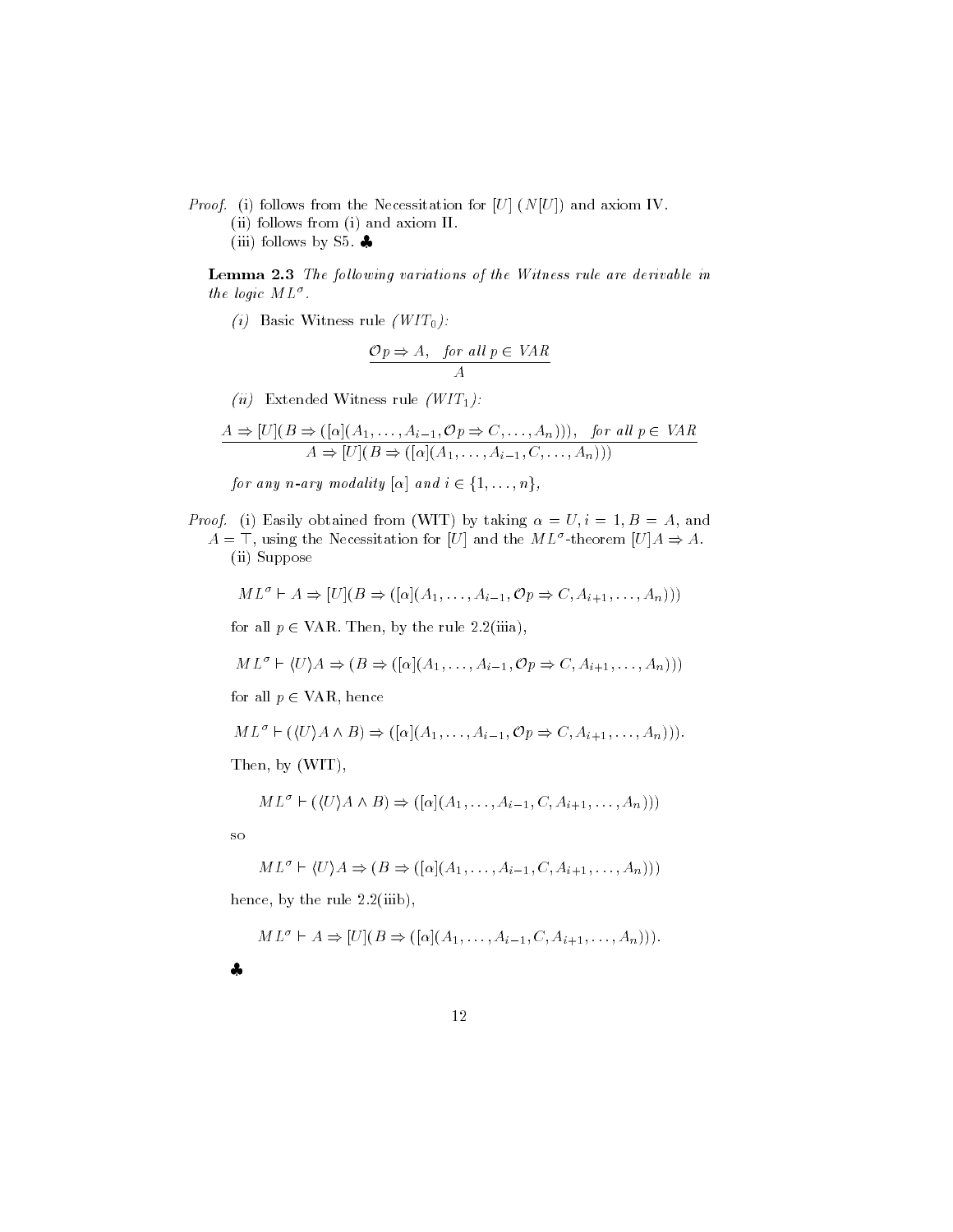Note that every instance of all three Witness rule schemata can be represented in a uniform way:

$$
\frac{\varphi(\mathcal{O}p \Rightarrow A), \text{ for all } p \in \text{VAR}}{\varphi(A)}
$$

for a suitable formula  $\varphi(q)$ . We shall refer to such a representation as  $\varphi(\mathcal{O}p \Rightarrow A)/\varphi(A).$ 

Note also that the antecedent of any instance of (WIT) or (WIT<sub>1</sub>) can be T, and therefore omitted.

In the next lemma we list some technical theorems of  $ML^{\neq}$ , which will be of later use.

**Lemma 2.4** The following formulae are theorems of  $ML^{\neq}$ :  $(i) < U > (\mathcal{O}p \wedge A) \Rightarrow [U](\mathcal{O}p \Rightarrow A),$  $(ii) < U > \mathcal{O}p \Rightarrow (< U > (\mathcal{O}p \land A) \Leftrightarrow [U](\mathcal{O}p \Rightarrow A)),$  $(iii) < U > (\mathcal{O} A \wedge \mathcal{O} C) \wedge < U > (\mathcal{O} B \wedge \mathcal{O} C) \Rightarrow < U > (\mathcal{O} A \wedge \mathcal{O} B),$  $(iv) < U > \mathcal{O}p \Rightarrow ( (\mathcal{O}p \land \neg A) \Leftrightarrow \neg < U > (\mathcal{O}p \land A)),$  $(v) < U > (\mathcal{O}p \wedge (A \vee B)) \Leftrightarrow (< U > (\mathcal{O}p \wedge A) \vee < U > (\mathcal{O}p \wedge B)),$  $(vi) < U > (\mathcal{O}p \wedge \langle \alpha \rangle \circ (\mathcal{O}q_1 \wedge A_1, \ldots, \mathcal{O}q_n \wedge A_n)) \Leftrightarrow$  $< U > (Op \wedge < \alpha > (Oq_1, \ldots, Oq_n)) \wedge < U > (Oq_1 \wedge A_1) \wedge \ldots \wedge < U >$  $({\cal O}q_n\wedge A_n),$  $(vii) < U > \mathcal{O}p \Rightarrow (< U > \mathcal{O}p \land (\neq)(\mathcal{O}q \land A)) \Leftrightarrow \neg < U > (\mathcal{O}p \land \mathcal{O}q) \land <$  $U > (\mathcal{O}_q \wedge A))$ .

*Proof.* Use the nonstandard semantics for  $ML^{\neq}$ .

The following is an important lemma for  $ML^{\neq}$ , which is based only on the properties of the universal modality and axiom IV.

**Lemma 2.5** (Strong Replacement Theorem) Let  $\varphi(p)$  be a formula in which the variable p has unique occurrence and let  $\varphi(A)$  be the result of the replacement of p by A. Then the following formula is a theorem of  $ML_{\neq}$ :

$$
[U](A \Leftrightarrow B) \Rightarrow (\varphi(A) \Leftrightarrow \varphi(B)).
$$

*Proof.* The proof can be done by induction on the complexity of  $\varphi(p)$ . The nontrivial case is  $\varphi(p) = [\alpha](P_1, \ldots, P_{i-1}, \psi(p), P_{i+1}, \ldots, P_n)$ , where p is not in  $P_1, \ldots, P_n$  and by the induction hypothesis the assertion for  $\psi(p)$  is true.

The following is a sketch of the proof of this case. For notational convenience we will assume that  $\alpha$  is a one-place modality.

1.  $[U](A \Leftrightarrow B) \Rightarrow (\psi(A) \Leftrightarrow \psi(B))$  - by the induction hypothesis,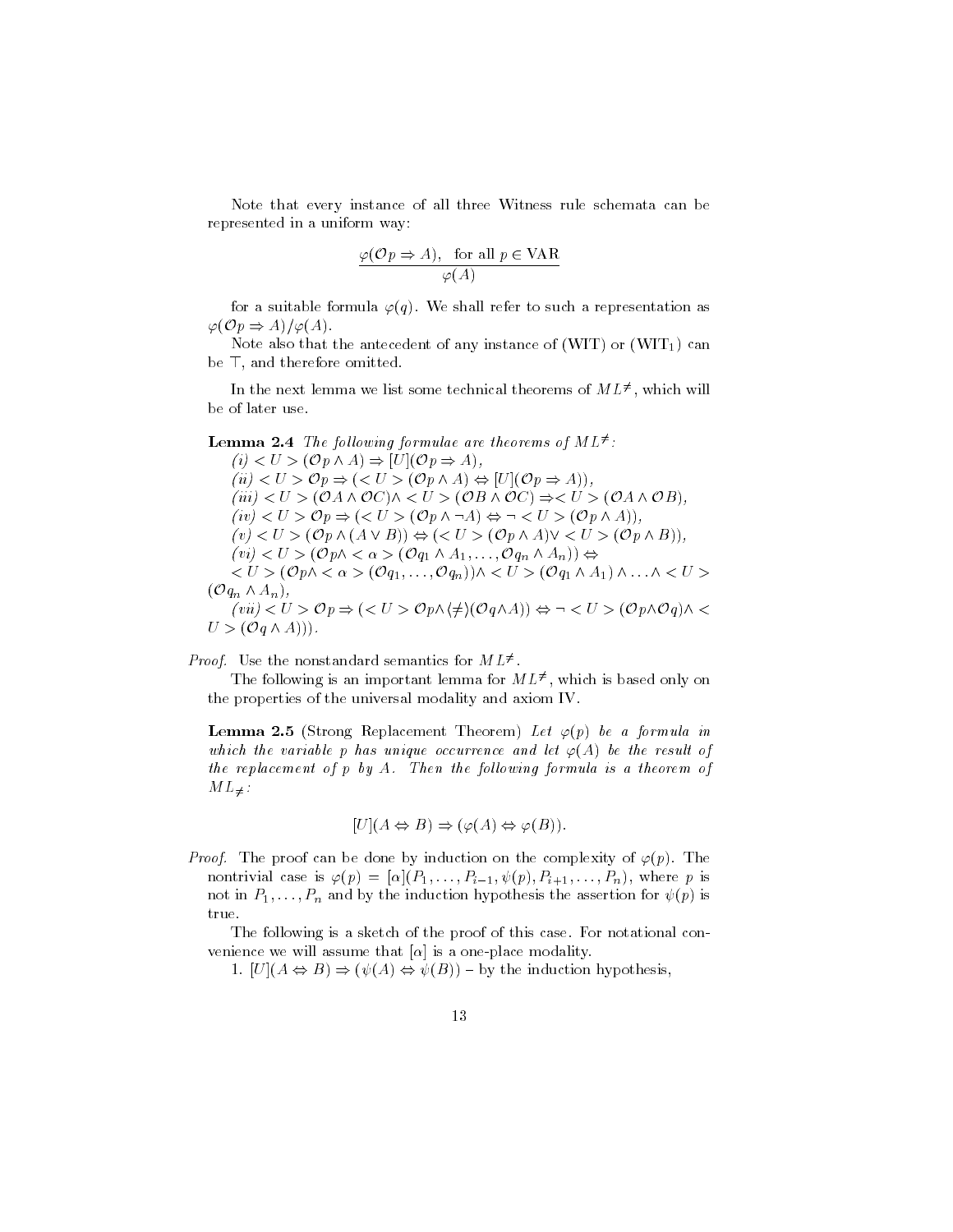2.  $[U][U](A \Leftrightarrow B) \Rightarrow [U](\psi(A) \Leftrightarrow \psi(B))$  - from 1 by the monotonicity of  $[U]$ ,

3.  $[U](A \Leftrightarrow B) \Rightarrow [U](\psi(A) \Leftrightarrow \psi(B))$  - from 2 by S5,

4.  $[U](\psi(A) \Leftrightarrow \psi(B)) \Rightarrow [\alpha]((\psi(A) \Leftrightarrow \psi(B)) - \text{by axiom IV.})$ 

5.  $[\alpha]((\psi(A) \Leftrightarrow \psi(B)) \Rightarrow ([\alpha]\psi(A) \Leftrightarrow [\alpha]\psi(B))$  - by the minimal modal logic  $K_{\sigma}$ 

6.  $[U](A \Leftrightarrow B)$   $\Rightarrow$   $([\alpha]\psi(A) \Leftrightarrow [\alpha]\psi(B))$  - by the propositional logic from 3, 4 and 5.  $\clubsuit$ 

### Theories in  $\sigma$ -logics 2.3

Throughout this section we consider L to be a fixed consistent  $\sigma$ -logic.

A set of formulae  $\Gamma$  is called a *theory in L* if it satisfies the following conditions:

- (t1) All theorems of L are contained in  $\Gamma$ ,
- (t2)  $\Gamma$  is closed under Modus Ponens, i.e., if  $A, A \Rightarrow B \in \Gamma$  then  $B \in \Gamma$ ,
- (t3)  $\Gamma$  is closed under the rules (WIT), (WIT<sub>0</sub>) and (WIT<sub>1</sub>) i.e., whenever all premises of an instance of any of these rules are in  $\Gamma$  then its conclusion is in  $\Gamma$ .

Obviously the set of all theorems of  $L$  is a theory of  $L$ . A theory  $\Gamma$  is consistent if  $\bot \notin \Gamma$ .

 $\Gamma$  is said to be a *maximal theory* if it is consistent and for all  $A$ : either  $A \in \Gamma$  or  $\neg A \in \Gamma$ .

Note that every maximal theory is consistent.

We will use without explicit mentioning the following properties of a maximal theory  $\Gamma$ :

- $\bullet$  $\neg A \in \Gamma$  iff  $A \notin \Gamma$ ,
- $A \wedge B \in \Gamma$  iff  $A \in \Gamma$  and  $B \in \Gamma$ ,  $\bullet$
- $A \vee B \in \Gamma$  iff  $A \in \Gamma$  or  $B \in \Gamma$ .  $\bullet$

Let  $\Gamma$  be a set of formulae and  $A$  be a formula. Define:  $\Gamma + A = \{ B \in \text{FOR}_{\sigma} | A \Rightarrow B \in \Gamma \}$ 

**Lemma 2.6** (Deduction lemma for theories) Let  $\Gamma$  be a theory in L. Then:

(i)  $\Gamma + A$  is the smallest theory, containing  $\Gamma$  and A, (*ii*)  $\Gamma + A$  is consistent iff  $\neg A \notin \Gamma$ .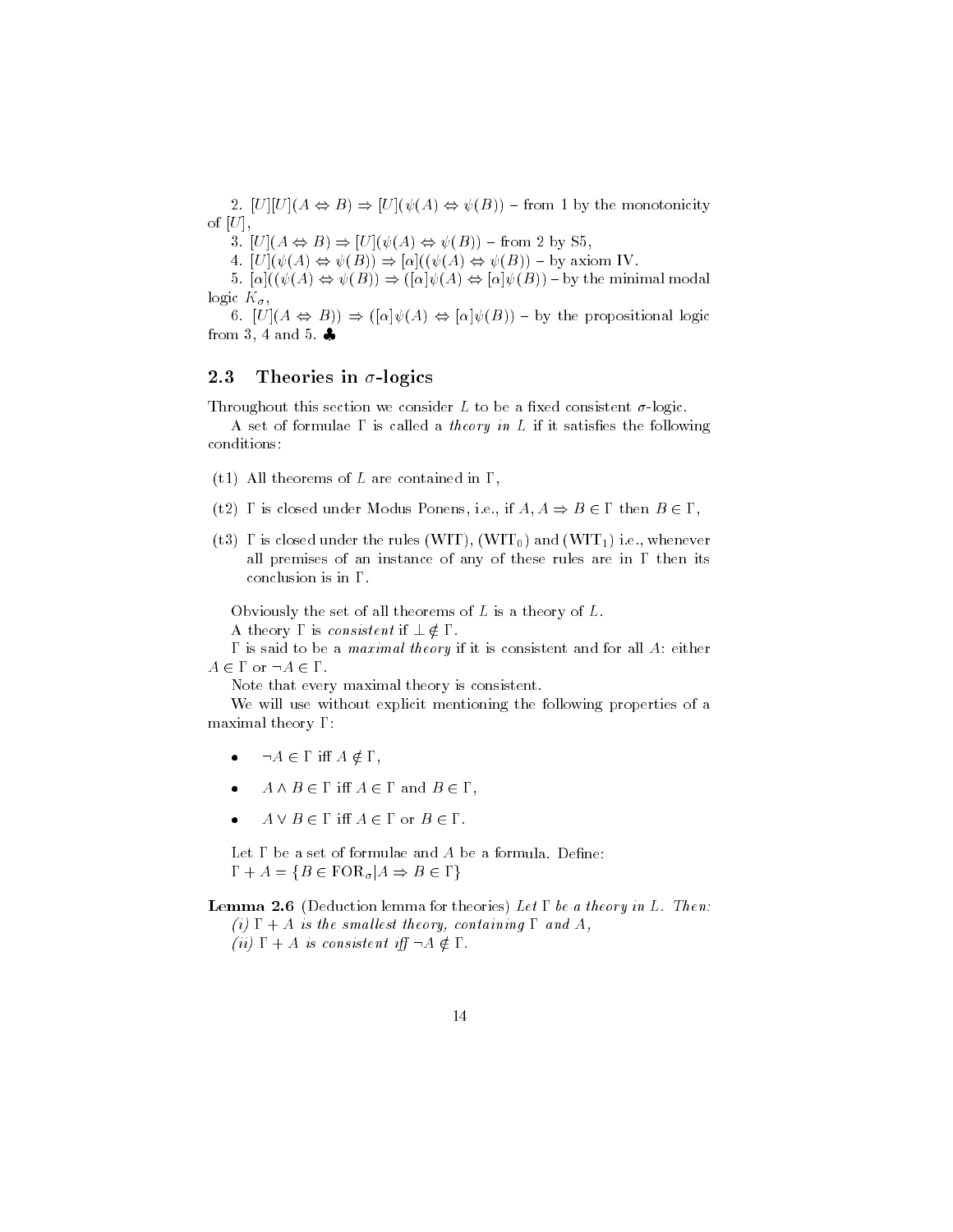*Proof.* Standard. Note that  $A \Rightarrow \varphi(\mathcal{O}p \Rightarrow B)/A \Rightarrow \varphi(B)$  is tautologically equivalent to an instance of a Witness rule whenever  $\varphi(\mathcal{O}p \Rightarrow B)/\varphi(B)$  is such an instance.

# Lemma 2.7 (Lindenbaum Lemma)

(i) Any consistent theory  $\Gamma$  can be extended to a maximal theory  $\Delta$ 

(ii) If  $\Gamma$  is a theory and  $A \notin \Gamma$  then there exists a maximal theory  $\Delta$ such that  $\Gamma \subseteq \Delta$  and  $A \notin \Delta$ .

(iii) If A is not a theorem of L then there exists a maximal theory  $\Gamma$ such that  $A \notin \Gamma$ .

*Proof.* (i). Let  $A_0, A_1, \ldots$  be an enumeration of all formulae. We define inductively a sequence of consistent theories  $\Gamma_0, \Gamma_1, \ldots$  in the following way.

Define  $\Gamma_0 = \Gamma$  and suppose that  $\Gamma_0, \ldots, \Gamma_n$  are defined and consistent. For  $\Gamma_{n+1}$  we consider two cases.

Case 1: If  $\Gamma_n + A_n$  is consistent, then put  $\Gamma_{n+1} = \Gamma_n + A_n$ .

*Case 2*: Let  $\Gamma_n + A_n$  be inconsistent. Then  $\neg A_n \in \Gamma_n$ . Note that there are finitely many representations of  $A_n$  as a conclusion of any of the Witness rules  $\varphi_1(B_1), \ldots, \varphi_k(B_k)$ . We define the finite sequence  $\Gamma_n^0, \ldots, \Gamma_n^k$  inductively as follows. Let  $\Gamma_n^0 = \Gamma_n$  and suppose that  $\Gamma_n^0, \ldots, \Gamma_n^i, i < k$ are defined. Then there exists a propositional variable p such that  $\Gamma_n^i$  +  $\neg \varphi_i(\mathcal{O}p \Rightarrow B_i)$  is consistent. For, suppose the contrary, i.e. for any p,  $\Gamma_n^i$  +  $\neg \varphi_i(\mathcal{O}p \Rightarrow B_i)$  is inconsistent. Then  $\varphi_i(\mathcal{O}p \Rightarrow B_i) \in \Gamma_n^i$  for any variable p and by the corresponding Witness rule we obtain that  $\varphi_i(B_i) = A_n \in \Gamma_n^i$ . But  $\neg A_n$  also belongs to  $\Gamma_n^i$ , which implies that  $\Gamma_n^i$  is inconsistent — a contradiction. Let  $p_i$  be the first variable such that  $\Gamma_n^i + \neg \varphi_i(\mathcal{O}p_i \Rightarrow B_i)$ is consistent. Then define  $\Gamma_n^{i+1} = \Gamma_n^i + \neg \varphi_i(\mathcal{O}p_i \Rightarrow B_i)$ .

Finally  $\Gamma_{n+1} = \Gamma_n^k$ . That completes the definition of the sequence  $\Gamma_0, \Gamma_1, \ldots$ 

Now put  $\Delta = \bigcup_{n=0}^{\infty} \Gamma_n$ . It is straightforward to show that  $\Delta$  is a maximal theory containing  $\Gamma$ .

Conditions (ii) and (iii) follow from (i).

We denote by  $W_L$  the set of all maximal theories of  $L$ .

**Lemma 2.8** (Witness Lemma) For any  $\Gamma \in W_L$  there exists a variable p such that  $\mathcal{O}p \in \Gamma$ .

*Proof.* Suppose, for the sake of contradiction, that  $\Gamma \in W_L$  and for any variable p we have  $\mathcal{O}p \notin \Gamma$ . Then, by the maximality of  $\Gamma$  for any variable p we have that  $Op \Rightarrow \bot \in \Gamma$  and hence, by the Basic Witness rule,  $\bot \in \Gamma$  $-$  a contradiction.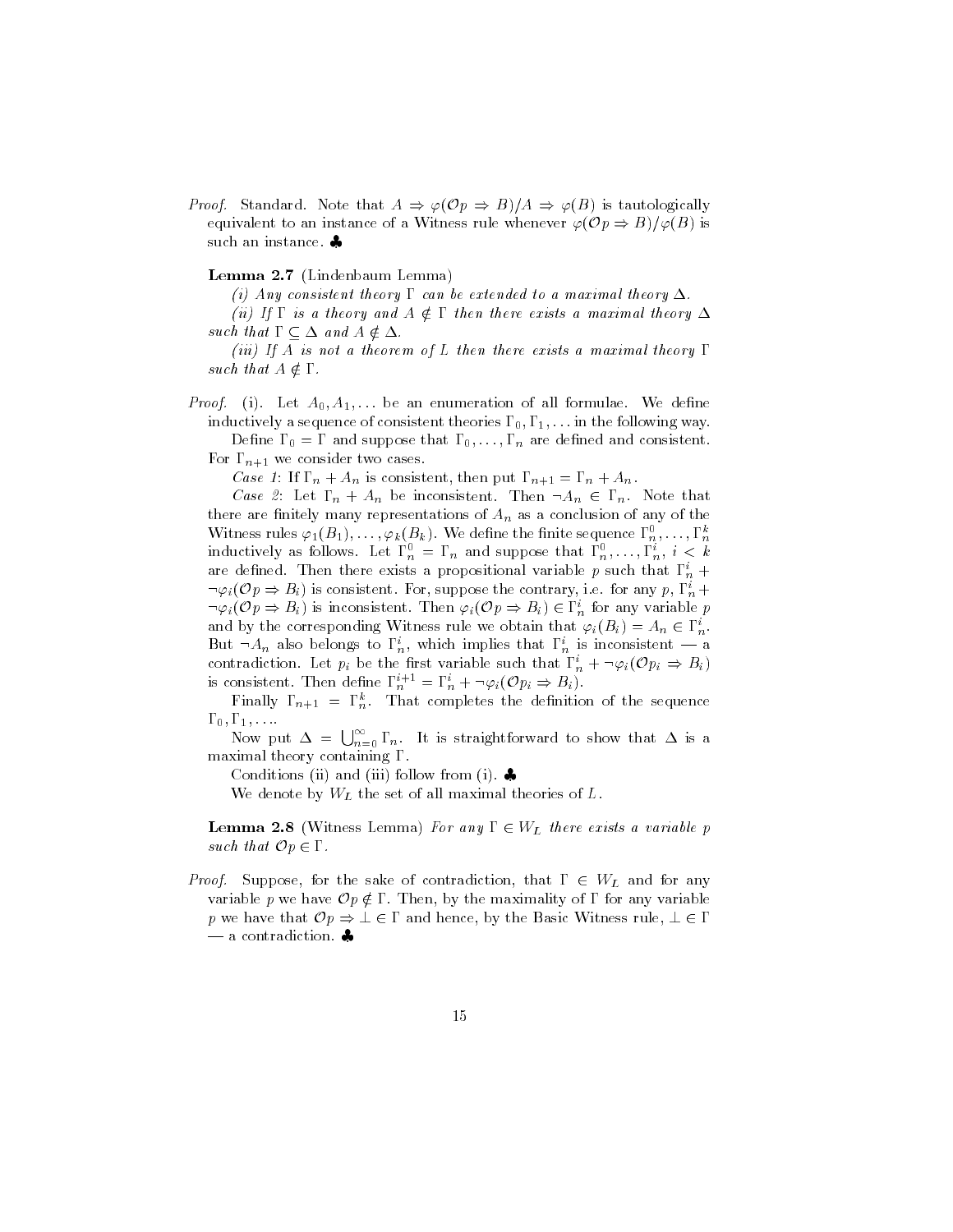#### 2.4 Canonical models for  $\sigma$ -logics

Throughout this section we will assume that L is a fixed consistent  $\sigma$ -logic and  $\Gamma$  is a maximal theory of  $L$ . Following an idea very similar to the classical Henkin's construction of canonical models in first-order logic we will construct a canonical  $\sigma$ -structure  $(W^{\Gamma}, f_1^{\Gamma}, \ldots, f_k^{\Gamma}, c_1^{\Gamma}, \ldots, c_l^{\Gamma}, r_1^{\Gamma}, \ldots, r_m^{\Gamma}),$ and a canonical valuation on it, related to  $\Gamma$ .

First we define  $\Sigma_{\Gamma} = \{ p \in VAR \mid \langle U \rangle \mathcal{O} p \in \Gamma \}.$ 

By the witness lemma  $\Sigma_{\Gamma} \neq \emptyset$ . We define the following relation  $\approx$  in  $\Sigma_{\Gamma}$ :

 $p \approx q$  iff  $\langle U \rangle (\mathcal{O} p \wedge \mathcal{O} q) \in \Gamma$ .

It is easy to see that  $\approx$  is a reflexive and symmetric relation in  $\Sigma_{\Gamma}$ . By 2.4(iii) we obtain that  $\approx$  is also a transitive relation. Hence  $\approx$  is an equivalence relation in  $\Sigma_{\Gamma}$ . Then define:

 $|p| = \{q \in \Sigma_{\Gamma} | p \approx q\},\$  $W^{\Gamma} = \{|p| \mid p \approx q\}.$ 

#### Definition of relations: 2.4.1

Let r be a relational symbol of arity  $n + 1$  from the signature  $\sigma$ . For  $|p|, |q_1|, \ldots, |q_n| \in W^{\Gamma}$  define

 $r^{\Gamma}(|p|, |q_1|, \ldots, |q_n|)$  iff  $\langle U \rangle (\mathcal{O}p \wedge \langle r \rangle (\mathcal{O}q_1, \ldots, \mathcal{O}q_n)) \in \Gamma$ . The correctness of this definition follows from the next lemma.

**Lemma 2.9** Let r be an  $n + 1$ -place relational symbol from the signature  $\sigma$  and let for  $i = 1, \ldots, n$  the following hold:

1.  $p, p', q_i, q'_i \in \Sigma_\Gamma$ , 2.  $p \approx p'$ ,  $q_i \approx q'_i$ ,  $a n d$  $3. < U > (\mathcal{O}p \wedge \langle r \rangle \mathcal{O}q_1, \ldots, \mathcal{O}q_n)) \in \Gamma.$ 

Then  $\langle U \rangle$  (Op' $\land \langle r \rangle$  (Oq'<sub>1</sub>, ..., Oq'<sub>n</sub>)  $\in \Gamma$ .

*Proof.* Suppose that the conditions  $(1)$ – $(3)$  are fulfilled. Then by  $(1)$  and  $(2)$ we obtain:

 $\langle U \rangle \langle (\mathcal{O}p \wedge \mathcal{O}p') \in \Gamma, \langle U \rangle \langle (\mathcal{O}q_i \wedge \mathcal{O}q_i') \in \Gamma, i = 1, \ldots, n.$ Then, applying  $2.4(i)$ , we obtain  $[U](\mathcal{O}p \Leftrightarrow \mathcal{O}p') \in \Gamma$ ,  $[U](\mathcal{O}q_i \Leftrightarrow \mathcal{O}q_i') \in \Gamma$ ,  $i = 1, ..., n$ . From this, applying  $n + 1$  times the strong replacement lemma to (3), we obtain the result.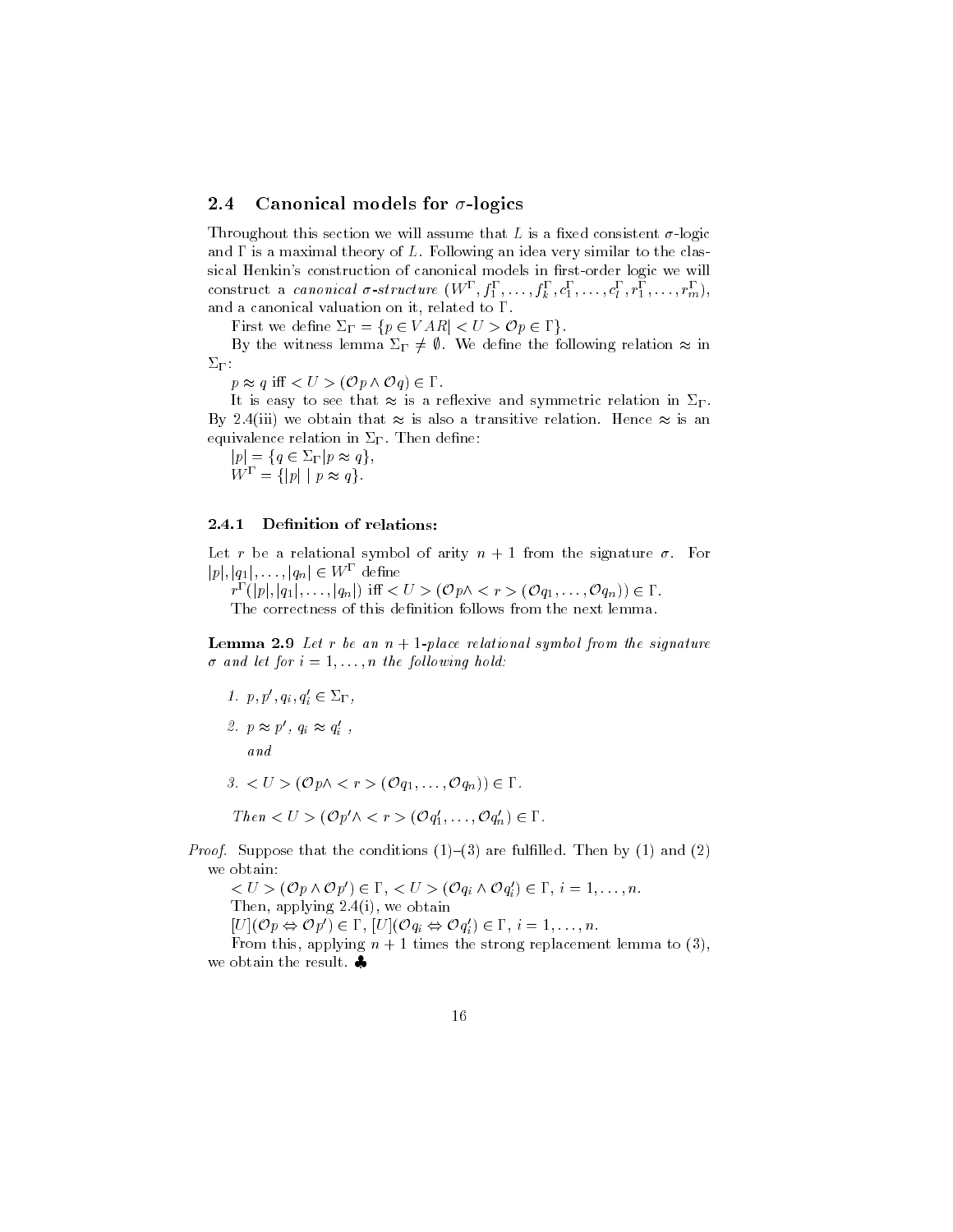#### 2.4.2 Definition of functions:

Let f be a functional symbol of arity n. Before defining the function  $f^{\Gamma}$  we define an  $(n + 1)$ -ary relation  $R_t$  as in the definition of relations. Namely, for  $|p|, |q_1|, \ldots, |q_n| \in W^{\Gamma}$  we put

 $R_f((|p|, |q_1|, \ldots, |q_n|))$  iff  $\langle U \rangle (\mathcal{O}p \wedge \langle f \rangle (\mathcal{O}q_1, \ldots, \mathcal{O}q_n)) \in \Gamma$ .

The correctness of this definition follows from 2.9. In the next lemma we will show that  $R_f$  is a total functional relation with respect to  $|q_1|, \ldots, |q_n|$ 

**Lemma 2.10** Let  $f$  be an n-ary functional symbol from the signature  $\sigma$ . Then for every  $|q_1|, \ldots, |q_n| \in W^{\Gamma}$  there exists a unique  $|p| \in W^{\Gamma}$  such that  $R_f(|p|, |q_1|, \ldots, |q_n|).$ 

*Proof.* (Existence) Let  $|q_1|, \ldots, |q_n| \in W^{\Gamma}$ . Then  $\langle U \rangle \mathcal{O} q_1, \ldots, \langle U \rangle$  $O q_n \in \Gamma$ . From this and axiom  $(f1)$  we obtain

(1)  $\langle U \rangle \langle f \rangle \langle \mathcal{O} q_1, \dots, \mathcal{O} q_n \rangle \in \Gamma.$ Now we will show that there exists  $p \in VAR$  such that

 $(2) < U > (\mathcal{O}p \wedge < f > (\mathcal{O}q_1, \ldots, \mathcal{O}q_n)) \in \Gamma.$ 

Suppose the contrary, namely that for every  $p \in VAR$  we have

 $< U > (\mathcal{O}_P \wedge < f > (\mathcal{O}_{q_1}, \ldots, \mathcal{O}_{q_n})) \notin \Gamma.$ 

From this, by the maximality of  $\Gamma$  we get that for every  $p \in VAR$ we have  $[U](\mathcal{O}p \Rightarrow \neg < f > (\mathcal{O}q_1,\ldots,q_n)) \in \Gamma$ . Then by the Extended Witness rule for  $\Gamma$  we get  $[U](\neg \langle f \rangle (\mathcal{O}q_1, \dots, q_n) \in \Gamma$  and from here  $\lnot < U >> f > (Oq_1, \ldots, q_n) \in \Gamma$ , which contradicts (1).

Using monotonicity of  $\langle U \rangle$  it follows from (2) that  $\langle U \rangle \mathcal{O} p \in \Gamma$ ,  $|p| \in W^{\Gamma}$  and  $R_f(|p|, |q_1|, \ldots, |q_n|)$  — the existence part is proved.

(Uniqueness) Suppose  $R_f(|p|, |q_1|, \ldots, |q_n|)$  and  $R_f(|p'|, |q_1|, \ldots, |q_n|)$ By the definition of  $R_f$  we obtain

(3)  $\langle U \rangle$  (Op $\land$  < f > (Oq<sub>1</sub>, ..., Oq<sub>n</sub>))  $\in \Gamma$  and

(4)  $\langle U \rangle \langle \mathcal{O} p' \wedge \langle f \rangle \langle \mathcal{O} q_1, \ldots, \mathcal{O} q_n \rangle \in \Gamma$ 

Applying the monotonicity of  $\langle U \rangle$  and axiom (f2) to (3) and (4) we obtain

 $(3^{\prime})$  $< U > (\mathcal{O}p \wedge \mathcal{O} < f > (\mathcal{O}q_1, \ldots, \mathcal{O}q_n)) \in \Gamma$  and

 $< U > (\mathcal{O}p' \wedge \mathcal{O} < f > (\mathcal{O}q_1, \ldots, \mathcal{O}q_n)) \in \Gamma.$  $(4^{\prime})$ 

Now from (3'), (4') and Thm 2.4(iii) we obtain  $\langle U \rangle (\mathcal{O} p \wedge \mathcal{O} p') \in \Gamma$ , which shows that  $p \approx p'$  and consequently  $|p| = |p'|$ .

Now the definition of  $f^{\Gamma}$  is the following: we put

 $|p| = f^{\Gamma}(|q_1|, \ldots, |q_n|)$  iff  $R_f(|p|, |q_1|, \ldots, |q_n|)$ .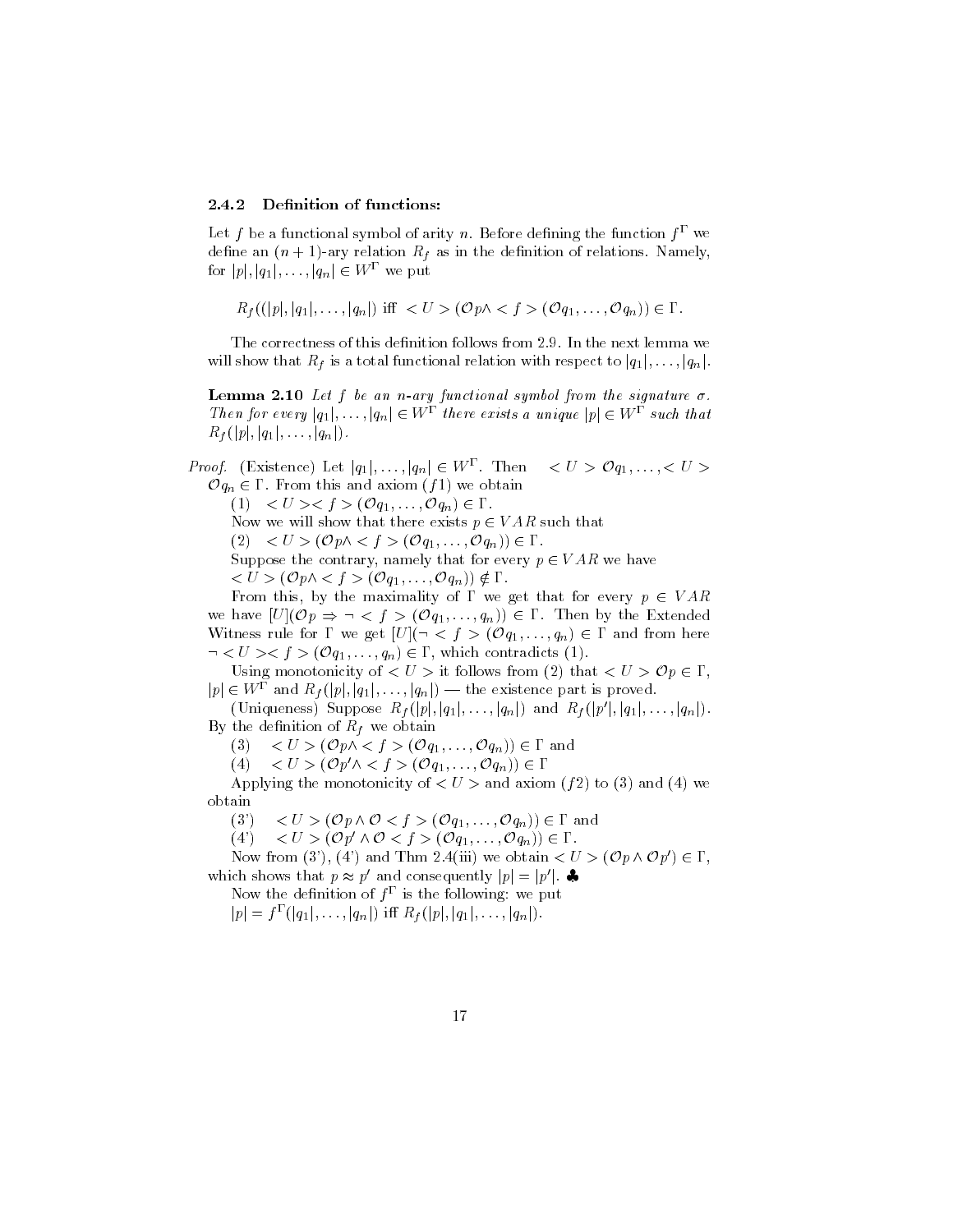#### 2.4.3 Definition of constants

Let c be a constant symbol from the signature  $\sigma$ . If we treat c as zero-place function we can repeat the construction for the functions given above. We will only formulate the relevant lemma.

**Lemma 2.11** Let c be a constant symbol from the signature  $\sigma$ . Then there exists unique  $|p| \in W^{\Gamma}$  such that  $\langle U \rangle (\mathcal{O} p \wedge \langle c \rangle) \in \Gamma$ .

*Proof.* Similar to the proof of 2.10, using axioms (c1) and (c2).

Now we put  $c^{\Gamma} = |p|$ , where |p| is the unique element of  $W^{\Gamma}$  from 2.11. We have defined the canonical  $\sigma$ -structure. To define the canonical model it remains to define the canonical valuation  $v^{\Gamma}$ .

# 2.4.4 Definition of the canonical valuation:

For arbitrary  $q \in VAR$  we put  $v^{\Gamma}(q) = \{|p| \in W^{\Gamma}| < U > (\mathcal{O}p \wedge q) \in \Gamma\}.$ The correctness of this definition is obtained from the following lemma.

## Lemma 2.12 Let

1.  $p \approx p'$  and  $2. < U > (Op \wedge q) \in \Gamma$ .  $Then$  $< U > (\mathcal{O}p' \wedge q) \in \Gamma.$ 

*Proof.* From (1) we obtain  $\langle U \rangle (\mathcal{O}_p \wedge \mathcal{O}_{p'}) \in \Gamma$ . Applying 2.4(i) we obtain  $[U](\mathcal{O}p \Leftrightarrow \mathcal{O}p') \in \Gamma.$ 

Now from this,  $(2)$ , and strong replacement lemma we obtain the result.  $\mathbf{a}$ 

#### The Truth Lemma 2.5

The following theorem, often called "truth lemma", states that the canonical valuation has the same form for arbitrary formulae.

**Theorem 2.13** (Truth Lemma) Let  $v = v^{\Gamma}$  be the canonical valuation. The following equivalence is true for any formula Q and  $|p| \in W^{\Gamma}$ .  $|p| \in v(Q)$  iff  $\lt U > (\mathcal{O}p \land Q) \in \Gamma$ 

*Proof.* The proof will be done by induction on the complexity of  $Q$ .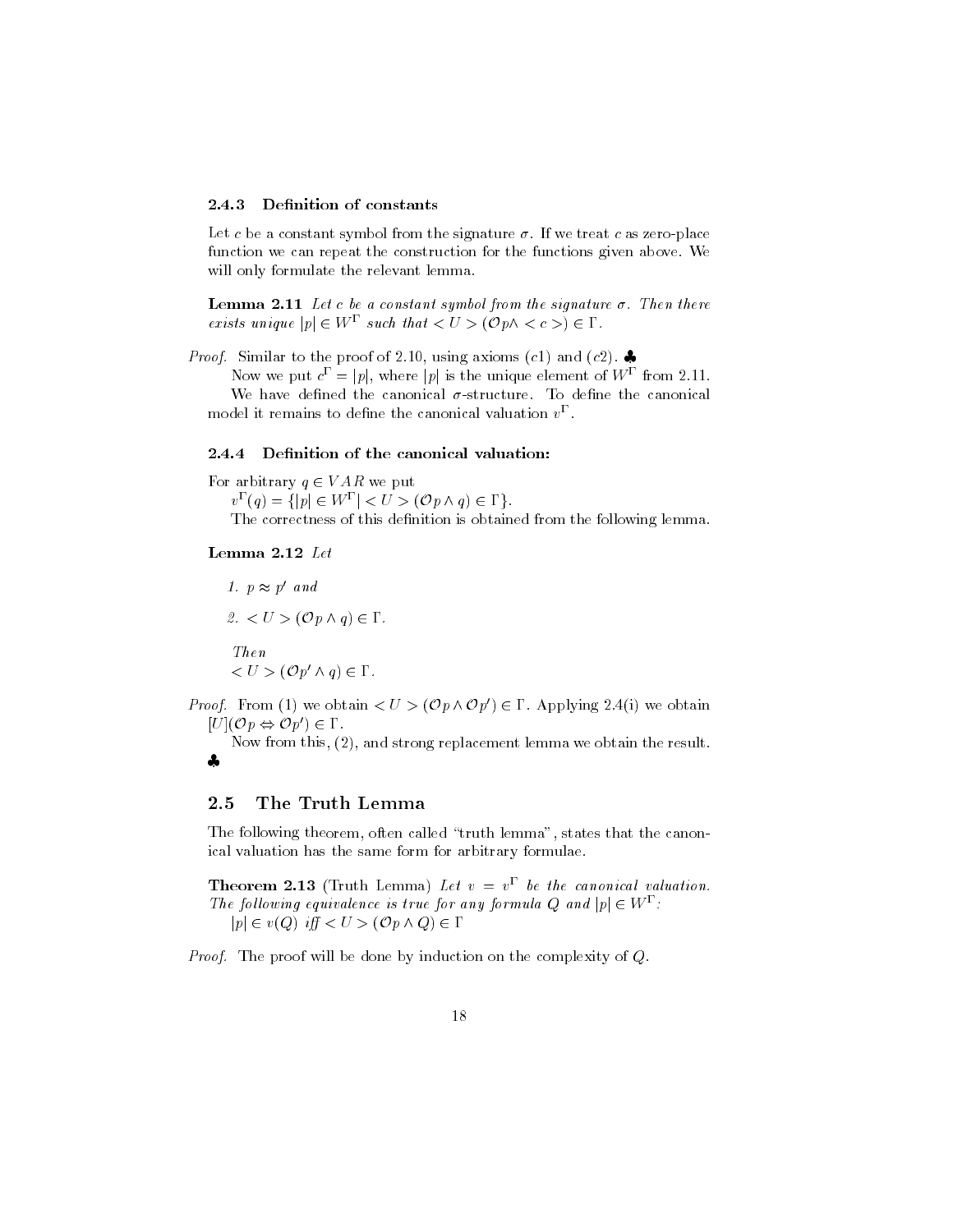•  $Q \in VAR$ . This case is true by the definition of  $v^{\Gamma}$ .

Suppose Q has one of the forms  $\neg A$ ,  $A \vee B$ ,  $\langle \neq \rangle A$ ,  $\langle r \rangle (A_1, \ldots, A_n)$ ,  $(f > (A_1, \ldots, A_n), < c >$  and for  $A, B, A_1, \ldots, A_n$  the assertion is true (induction hypothesis, IH).

 $\bullet$   $Q = \neg A$ :

 $|p| \in v(\neg A)$  iff  $|p| \notin v(A)$  iff  $(by \nvert H) < U > (Op \wedge A) \notin \Gamma$  iff (by the maximality of  $\Gamma$ )  $\neg$  < U > ( $\mathcal{O}p \wedge A$ )  $\in \Gamma$  iff (by 2.4(iv))  $\langle U \rangle (\mathcal{O}p \wedge \neg A) \in \Gamma.$ 

 $Q = A \vee B$ :

 $|p| \in v(A \vee B)$  iff  $|p| \in v(A)$  or  $|p| \in v(B)$  iff  $(by \amalg) < U > (Op \wedge A) \in$  $\Gamma$  or  $\langle U \rangle$  (Op  $\wedge$  B)  $\in \Gamma$  iff (by the maximality of  $\Gamma$ )  $\langle U \rangle$  (Op  $\wedge$  $A) \vee \langle U \rangle (\mathcal{O}p \wedge B) \in \Gamma$  iff  $(by 2.4(v)) \langle U \rangle (\mathcal{O}p \wedge (A \vee B)) \in \Gamma$ .

•  $Q = \langle r \rangle (A_1, \ldots, A_n), Q = \langle f \rangle (A_1, \ldots, A_n), Q = \langle c \rangle, Q =$  $\langle \neq \rangle$  A. The proofs of these cases follow from the next four lemmas.

**Lemma 2.14** The following are equivalent:

- $(i) < U > (Op \wedge < \alpha > (A_1, \ldots, A_{i-1}, A_i, A_{i+1}, \ldots, A_n)) \in \Gamma,$
- (ii) There exists  $q_i \in VAR$  such that  $\langle U \rangle$  (Op $\land \langle \alpha \rangle$  (A<sub>1</sub>, ..., A<sub>i-1</sub>, (Oq<sub>i</sub>  $\land$  A<sub>i</sub>), A<sub>i+1</sub>, ..., A<sub>n</sub>))  $\in \Gamma$ .
- (iii) There exist  $|q_i| \in W^{\Gamma}$ ,  $i = 1, \ldots, n$  such that  $\langle U \rangle (\mathcal{O} p \wedge \langle \alpha \rangle (\mathcal{O} q_1 \wedge A_1, \ldots, \mathcal{O} q_n \wedge A_n)) \in \Gamma,$
- (iv) (For the case  $\alpha = r$ .) There exist  $|q_i| \in W^{\Gamma}$ ,  $i = 1, ..., n$  such that  $r^{\Gamma}(|p|, |q_1|, \ldots, |q_n|)$  and  $\langle U \rangle (\mathcal{O}p \wedge A_i) \in \Gamma$  for each  $i = 1, \ldots, n$ .

*Proof.* (i)  $\rightarrow$  (ii): Suppose (i) and, for the sake of contradiction, that (ii) is not fulfilled. Then by the maximality of  $\Gamma$  we obtain that for any  $q_i \in VAR$ the following is true:

 $[U](\mathcal{O}p \Rightarrow [\alpha](\neg A_1, \ldots, \neg A_{i-1}, \mathcal{O}q_i \Rightarrow \neg A_i, \neg A_{i+1}, \ldots, \neg A_n)) \in \Gamma.$ From this, by  $(WIT_1)$  we obtain  $[U](\mathcal{O}p \Rightarrow [\alpha](\neg A_1, \ldots, \neg A_{i-1}, \neg A_i, \neg A_{i+1}, \ldots, \neg A_n)) \in \Gamma$ which is equivalent to  $\lnot < U > (\mathcal{O}p \land < \alpha > (A_1, \ldots, A_{i-1}, A_i, A_{i+1}, \ldots, A_n)) \in \Gamma$ which contradicts (i).

Let us note that  $q_i$ , the existence of which is claimed in (ii), belongs to  $\Sigma_{\Gamma}$ . This follows from the monotonicity of  $\langle U \rangle$  and  $\langle \alpha \rangle$ , and axiom  $(U)$ .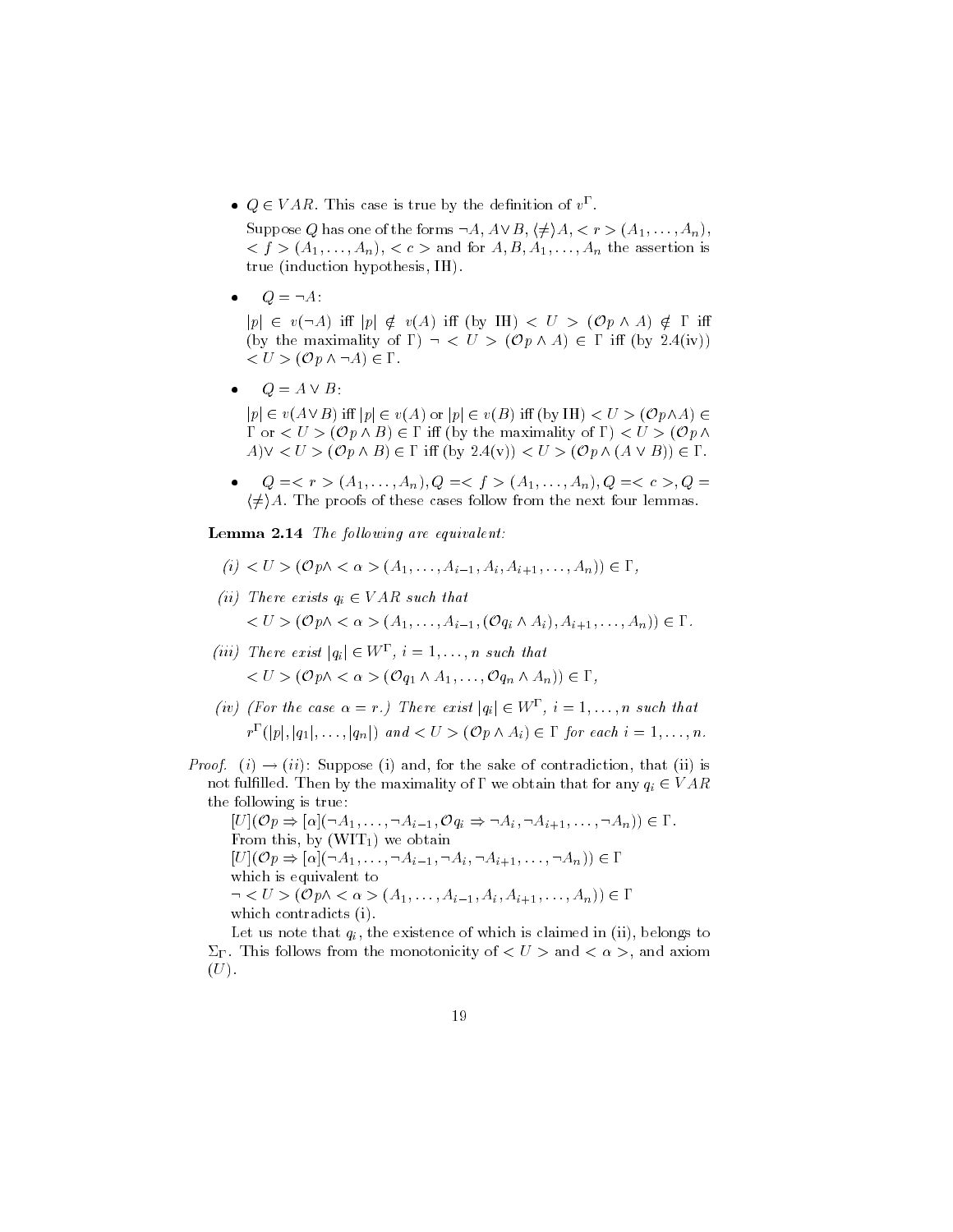$(ii) \rightarrow (i)$ : This implication follows by the monotonicity of  $\langle U \rangle$  and  $<\alpha>.$ 

Thus we have obtained the equivalence  $(i) \leftrightarrow (ii)$ . Using the above note and applying this equivalence *n*-times for  $i = 1, ..., n$  we obtain the equivalence  $(i) \leftrightarrow (iii)$ .

The equivalence  $(iii) \leftrightarrow (iv)$  follows by 2.4(v) and the definition of  $r^{\Gamma}$ .  $\bullet$ 

### Lemma 2.15 The following are equivalent:

(i)  $\langle U \rangle$   $\langle U \rangle$   $(\mathcal{O}p \land \langle f \rangle (A_1, \dots, A_n)) \in \Gamma$ , (ii) there exist  $|q_i| \in W^{\Gamma}$ ,  $i = 1, ..., n$ , such that  $|p| = f^{\Gamma}(|q_1|, \ldots, |q_n|)$  and  $\langle U \rangle (\mathcal{O}p \wedge A_i) \in \Gamma$  for any  $i = 1, \ldots, n$ .

*Proof.* The proof is similar to that of 2.14 by using the definition of  $f^{\Gamma}$ . As a particular case we obtain:

**Lemma 2.16** The following conditions are equivalent: (i)  $\langle U \rangle$   $\langle \mathcal{O} p \wedge \langle c \rangle \rangle \in \Gamma$ ,  $(ii)$   $|p| = c^{\Gamma}$ .

Lemma 2.17 The following conditions are equivalent:  $(i) < U > (\mathcal{O}p \wedge \langle \neq \rangle A) \in \Gamma$ , (ii) There exists  $|q| \in W^{\Gamma}$  such that  $|p| \neq |q|$  and  $\lt U > (\mathcal{O}q \wedge A) \in \Gamma$ .

*Proof.* By 2.14 condition (i) is equivalent to the following one:

(i') There exists  $q \in VAR$  such that  $\langle U \rangle (\mathcal{O}p \wedge \langle \neq \rangle (\mathcal{O}q \wedge A)) \in \Gamma$ .

For this q we easily obtain that  $|q| \in W^{\Gamma}$ , hence, by 2.4(vii), (i) is equivalent to:

(i") There exists  $|q| \in W^{\Gamma}$  such that  $\neg < U > (\mathcal{O}p \wedge \mathcal{O}q) \wedge < U >$  $(\mathcal{O} \mathfrak{q} \wedge A) \in \Gamma$ 

Finally, (i") is obviously equivalent to (ii).

The proof of the Truth Lemma is completed.  $\clubsuit$ 

#### 2.6 The canonical model lemma

Lemma 2.18 (Canonical Model Lemma) Let L be an arbitrary consistent  $\sigma$ -logic. Then the following conditions are equivalent for any formula A:

(i) A is a theorem of L,

 $(ii)$  A is true in all canonical models of L.

*Proof.* (i)  $\rightarrow$  (ii) Suppose that A is a theorem of L and, for the sake of contradiction, that  $A$  is not true in some canonical model of  $L$  determined by some maximal theory  $\Gamma$ . Then there is a propositional variable p such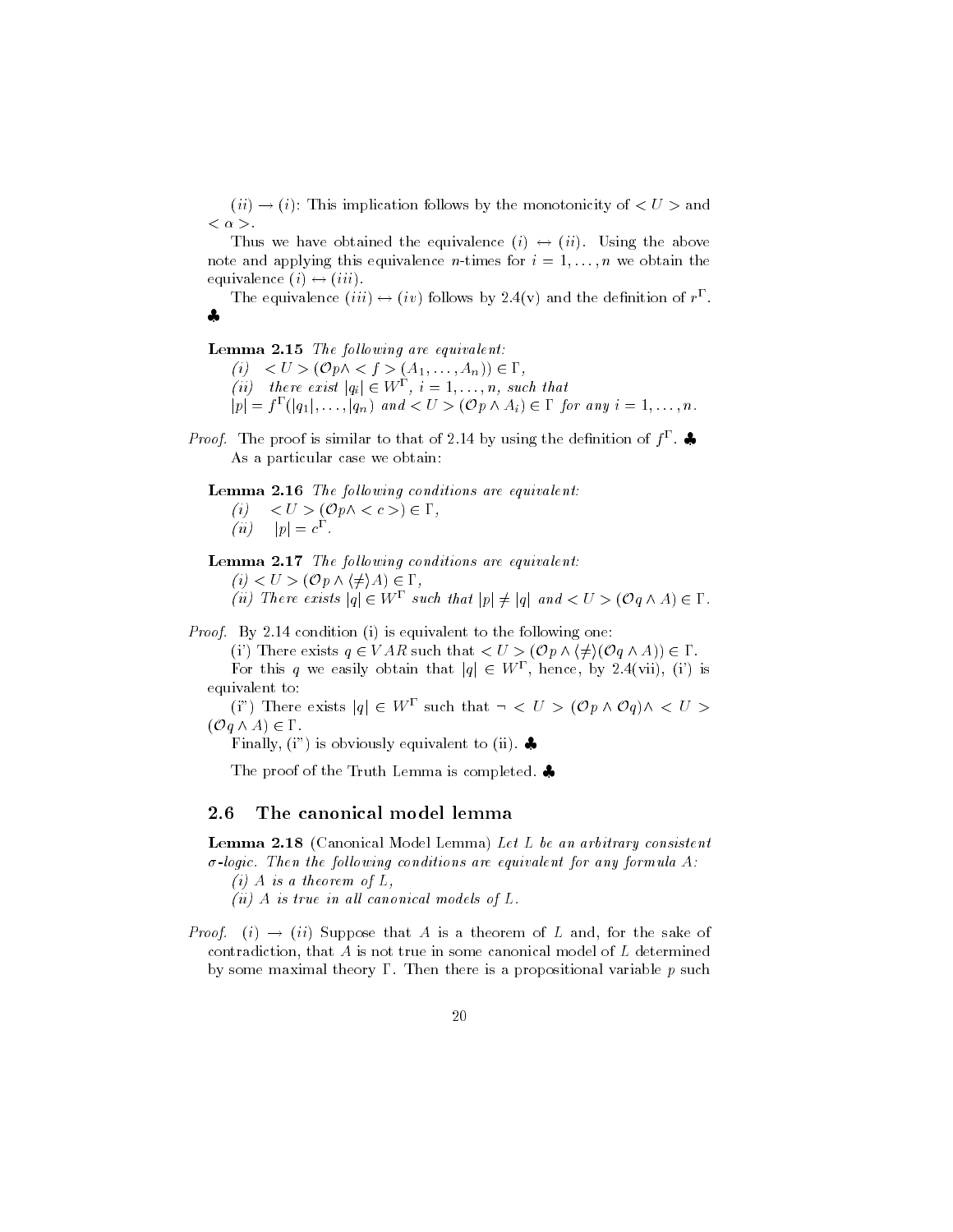that  $|p| \in W^{\Gamma}$  and that  $|p| \notin v^{\Gamma}(A)$ . So  $|p| \in v^{\Gamma}(\neg A)$ . By the Truth Lemma (2.13) we obtain that  $\langle U \rangle (\mathcal{O}p \wedge \neg A) \in \Gamma$ . By the monotonicity of  $\langle U \rangle$  we get that  $\langle U \rangle \neg A \in \Gamma$  and hence that  $\neg [U] A \in \Gamma$ . But since A is a theorem of L then [U]A is a theorem of L, too, and hence  $[U]A \in \Gamma$ — a contradiction.

 $(ii) \rightarrow (i)$ . Suppose that A is not a theorem of L. Then by the Lindenbaum Lemma (2.7(iii)) there exists a maximal theory  $\Gamma$  such that  $A \notin \Gamma$ , so  $\neg A \in \Gamma$ . We shall show that A is falsified in the canonical model determined by  $\Gamma$ . By the Witness Lemma there is a propositional variable p such that  $\mathcal{O}p \in \Gamma$ . Then  $\mathcal{O}p \wedge \neg A \in \Gamma$  and by S5 that  $\langle U \rangle (\mathcal{O}p \wedge \neg A) \in \Gamma$ . By the Truth Lemma we obtain that  $|p| \in v^{\Gamma}(\neg A)$ , hence  $|p| \notin v^{\Gamma}(A)$ , which shows that A is not true in the canonical model determined by  $\Gamma$ .

#### 2.7 Soundness and completeness of  $ML^{\sigma}$ .

**Theorem 2.19** The logic  $ML_{\sigma}$  is sound with respect to its algebraic and *Kripke-style semantics.* 

*Proof.* It is straightforward to check that all axioms are valid and that all rules preserve validity. (For the soundness of the Witness rule, see similar results e.g. in Passy and Tinchev 1991, Gargov and Goranko 1993, Goranko 1998.)  $\bullet$ 

**Theorem 2.20** The following are equivalent for any formula A in  $ML_{\sigma}$ : (i) A is a theorem of  $ML^{\sigma}$ .

(ii) A is valid in all  $\sigma$ -structures.

(iii) A is valid in all complex  $\sigma$ -algebras.

*Proof.* (i)  $\rightarrow$  (ii): — this is the soundness theorem for  $ML^{\sigma}$ .

 $(ii) \rightarrow (i)$ : Suppose A is true in all  $\sigma$ -structures. Then A is true in all models over all  $\sigma$ -structures and consequently A is true in all canonical models of  $ML^{\sigma}$ . Then by the Canonical Model Lemma A is a theorem of  $ML^{\sigma}$ .

Finally, (ii) and (iii) are equivalent by definition.  $\clubsuit$ 

### 3 Modal logics for classes of  $\sigma$ -structures.

In this section we introduce uniform methods for complete axiomatization of the modal logic  $ML^{\sigma}$  consisting of the valid formulae of a class C of  $\sigma$ -structures for a large family of elementary classes.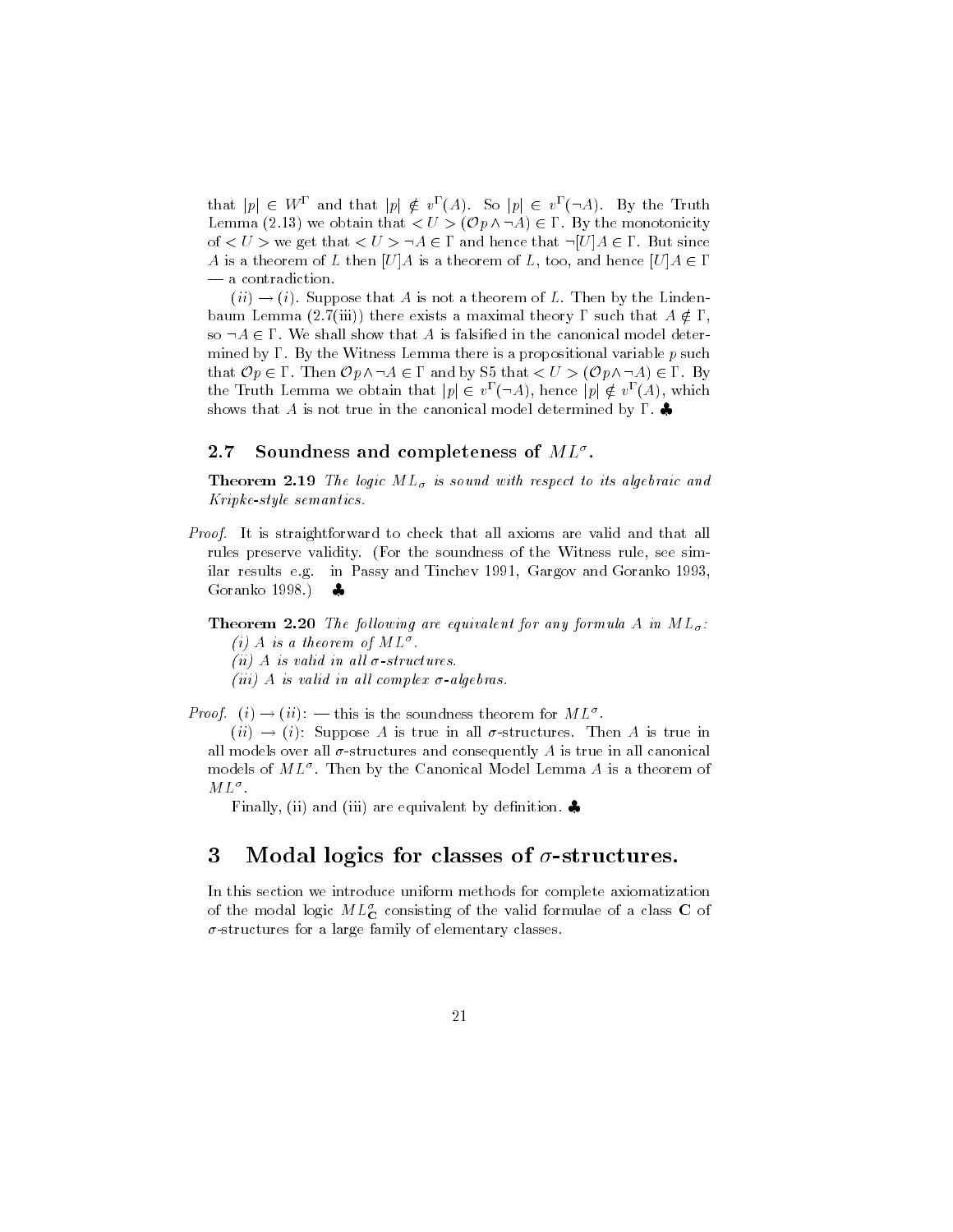#### $3.1$ Canonical definability

**Theorem 3.1** (Canonical definability of universal formulae) Let  $\Gamma$  be a maximal theory in a  $\sigma$ -logic L and let  $W^{\Gamma}$  be the canonical structure determined by  $\Gamma$ . Let  $\varphi(x_0,\ldots,x_n)$  be an open formula in the first-order language of the signature  $\sigma$  and  $\tau$  be the translation defined by 1.3. Then:

(i) For any  $|p_0|, \ldots, |p_n| \in W^{\Gamma}$ 

 $\varphi([p_0], \ldots, [p_n])$  holds in  $\underline{W}^{\Gamma}$  iff  $\tau(\varphi(p_0, \ldots, p_n)) \in \Gamma$ .

(ii) Let  $\psi$  be the closed formula  $(\forall x_0) \dots (\forall x_n) \varphi(x_0, \dots, x_n)$ . Then  $\tau(\psi)$ is a theorem of L iff  $\psi$  holds in all canonical structures of L.

*Proof.* (i) We will proceed by induction on the complexity of  $\varphi(x_0,\ldots,x_n)$ . The case for atomic formulae:

• If  $\varphi(x_0, x_j)$  is  $x_0 = x_j$  then:  $|p_0| = |p_j|$  iff  $p_0 \approx p_j$  iff  $\langle U \rangle (\mathcal{O}p_0 \wedge \mathcal{O}p_j) \in \Gamma$  iff  $\tau(p_0 = p_j) \in \Gamma$ . • If  $\varphi(x_0, x_1, ..., x_n)$  is  $r(x_0, x_1, ..., x_n)$  then:  $r^{\Gamma}(|p_0|, |p_1|, \ldots, |p_n|)$  is true in  $\underline{W^{\Gamma}}$  iff  $\langle U \rangle (\mathcal{O}p_0 \wedge \langle r \rangle (\mathcal{O}p_1, \ldots, \mathcal{O}p_n) \in \Gamma$  iff  $\tau(r(p_0, p_1, \ldots, p_n)) \in \Gamma$ .  $\varphi(x_0, x_1, \ldots, x_n)$  is  $x_0 = f(x_1, \ldots, x_n)$ . Then we have:  $|p_0| = f^{\Gamma}(p_1|, \ldots, |p_n|)$  iff  $\langle U \rangle (\mathcal{O} p \wedge \langle f \rangle (\mathcal{O} p_1, \ldots, \mathcal{O} p_n)) \in \Gamma$  iff  $\tau(p_0 = f(p_1, \ldots, p_n)) \in \Gamma.$  $\bullet \quad \varphi(x_0)$  is  $x_0 = c$ . Then we have:

 $|p_0| = c^{\Gamma}$  iff  $\langle U \rangle (\mathcal{O}p \wedge \langle c \rangle) \in \Gamma$  iff  $\tau(p_0 = c) \in \Gamma$ .

The case of arbitrary open formulae:

 $\varphi(x_0,\ldots,x_n)$  has a form  $\neg\psi(x_0,\ldots,x_n)$  or  $\psi(x_0,\ldots,x_n)\vee\theta(x_0,\ldots,x_n)$ and by induction hypothesis the assertion is true for  $\psi$  and  $\theta$ . Both cases are standard.

(ii) Recall that  $\tau(\psi)$  is  $\langle U \rangle \mathcal{O} p_0 \wedge \ldots \wedge \langle U \rangle \mathcal{O} p_n \Rightarrow \tau \varphi(p_0, \ldots, p_n)$ 

 $(\rightarrow)$  Suppose  $\tau(\psi)$  is a theorem of L but, for the sake of contradiction, that  $\psi$  is not true in some canonical structure over some maximal theory  $\Gamma$ . Then for some  $|p_0|, \ldots, |p_n| \in W^{\Gamma}$  we have that  $\varphi(|p_0|, \ldots, |p_n|)$  does not hold. By (i) we obtain

 $(1)$   $\tau(\varphi(p_0,\ldots,p_n)) \notin \Gamma$ .

From  $|p_0|, \ldots, |p_n| \in W^{\Gamma}$  we obtain

(2)  $\langle U \rangle \sim Q p_i \in \Gamma, i = 0, \ldots, n.$ 

But (1) and (2) imply that  $\tau(\psi) \notin \Gamma$ , which contradicts the assumption that  $\tau(\psi)$  is a theorem of L.

 $(\leftarrow)$  Suppose that  $\tau(\psi)$  is not theorem of L. We shall show that  $\psi$  is not true in some canonical structure of L.

Since  $\tau(\psi)$  is not theorem of L then by the Lindenbaum Lemma (2.7(iii)) there exists a maximal theory  $\Gamma$  such that  $\tau(\psi) \notin \Gamma$ . From here we obtain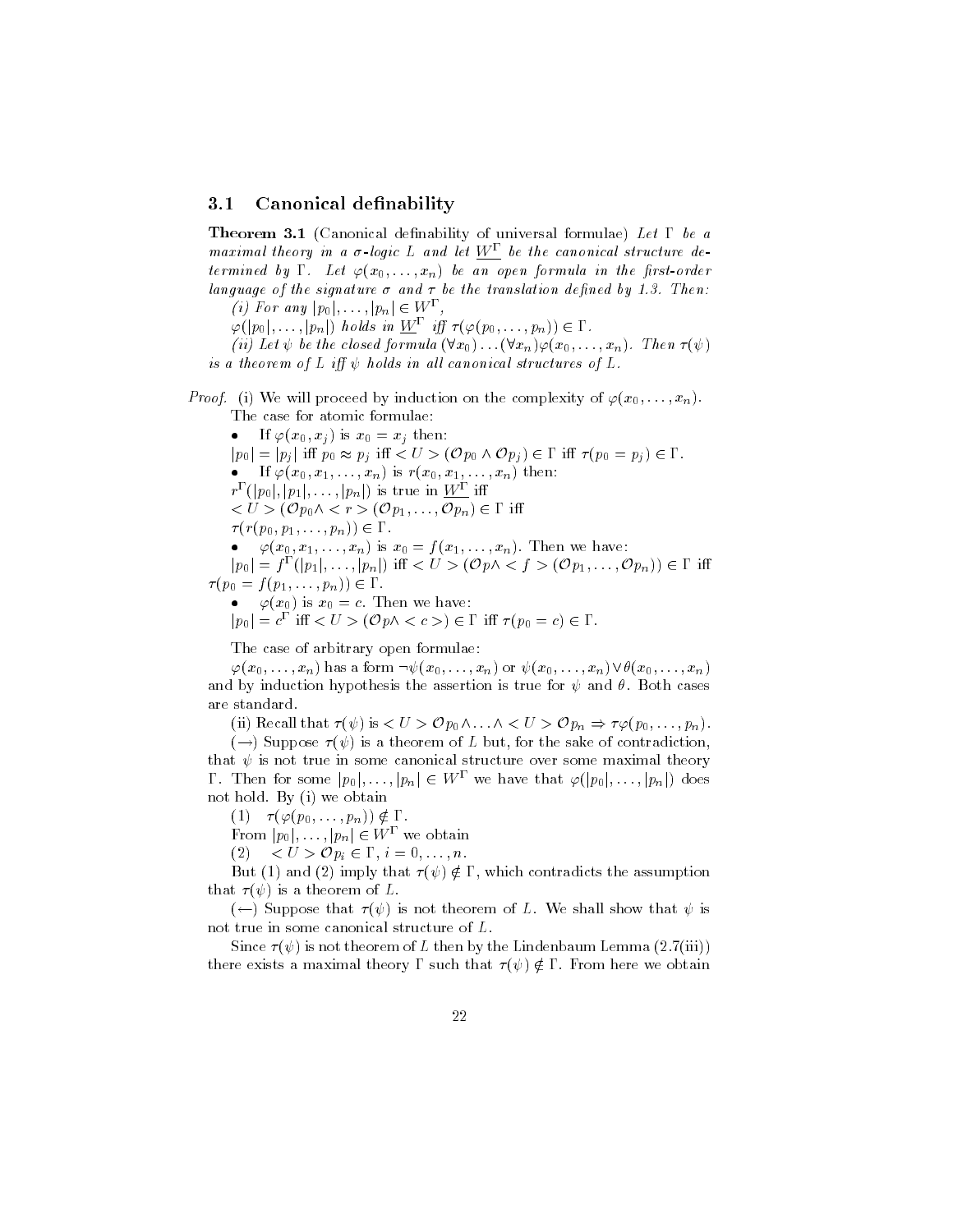(3)  $\langle U \rangle \mathcal{O} p_i \in \Gamma$ ,  $i = 0, \ldots, n$ , and (4)  $\tau(\varphi(p_0,\ldots,p_n) \notin \Gamma$ . From  $(3)$  we get  $(5)$   $|p_0|, \ldots, |p_n| \in W^{\Gamma}$ and from  $(4)$  we obtain

 $\varphi([p_0], \ldots, [p_n])$  is not true in the canonical structure determined  $(6)$  $by \Gamma.$ 

From (5) and (6) we obtain that  $\psi$  is not true in all canonical models of  $L$ .

#### The modal logic of a universal class of structures.  $3.2$

Given a universal class  $C$  of  $\sigma$ -structures, axiomatized by a set of universal sentences  $\Delta$ , we obtain the logic  $ML_{\mathbf{C}}^{\sigma}$  of all valid formulae in C by extending  $ML^{\sigma}$  with the following additional group of axioms:

Axioms for the class C\*:

 $\tau(\psi)$ , for every formula  $\psi$  from  $\Delta$ .  $(\psi^*)$ 

Theorem 3.2 For any universal class C the following are equivalent for any formula A of  $M_{\sigma}$ :

(i) A is a theorem of  $ML^{\sigma}$ ,

(ii) A is valid in all  $\sigma$ -structures of the class  $C$ .

(ii) A is valid in all complex  $\sigma$ -algebras from  $\mathbb{C}^*$ .

*Proof.* (i)  $\rightarrow$  (ii): this is the soundness theorem for  $ML^{\sigma}_{\mathbf{C}}$  which follows from the soundness theorem for  $ML^{\sigma}$  and lemma 1.4.

 $(ii) \rightarrow (i)$ : Note that by the Canonical Definability Theorem, all canonical structures of  $ML_{\mathbf{C}}^{\sigma}$  are in the class **C**. Suppose now that A is true in all  $\sigma$ -structures from the class C. Then A is true in all models over all  $\sigma$ -structures from the class C and consequently A is true in all canonical models of  $ML_{\mathbf{C}}^{\sigma}$ . Then by the Canonical Model Lemma A is a theorem of  $ML^{\sigma}_{\mathbf{C}}$ .

Again, (ii) and (iii) are equivalent by definition.  $\clubsuit$ 

This theorem covers a large family of important classes of structures, such as:

• implicative lattices, pseudo-Boolean algebras, Boolean algebras (axiomatized in Goranko and Vakarelov 1998 using a method which is generalized here), Post algebras, N-lattices, modal algebras, dynamic algebras, (representable) relation algebras, (representable) cylindric algebras, etc.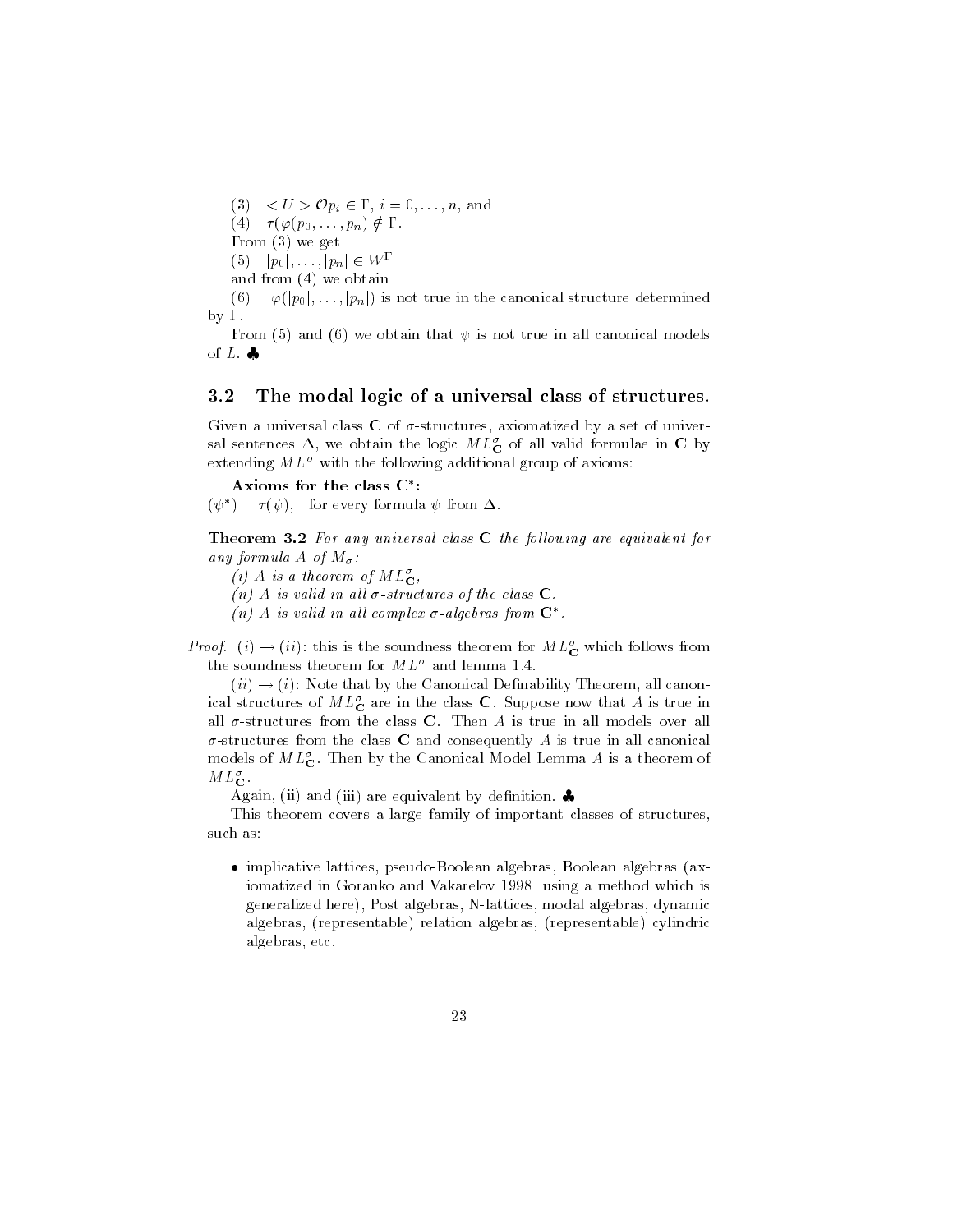- groups, abelian groups, groups of exponent  $p$ , torsion-free groups; ordered groups, etc.
- rings, commutative rings, integral domains, etc.

### The modal logic of a  $\Pi_2^0$  class of structures. 3.3

We shall extend the result above by providing a uniform complete axiomatization of any  $\Pi_2^0$  class of structures, by means of additional *rules* of the type of Witness.

Given a  $\Pi_2^0$  class C of  $\sigma$ -structures axiomatized by a set of  $\Pi_2^0$  sentences  $\Delta$ , we obtain the logic  $ML^{\sigma}_{\mathbf{C}}$  of all valid formulae in C by extending  $ML^{\sigma}$ with the following additional group of rules:

### Rules for the class  $C^*$ :

For every formula  $\psi = \forall \bar{x} \exists \bar{y} \phi(\bar{x}, \bar{y})$  from  $\Delta$ , where  $\bar{x} = x_1, \ldots, x_k, \bar{y} =$  $y_1, \ldots, y_m$  are disjoint strings of variables and  $\phi$  is open, we add the following rule to the axiomatic system  $ML^{\sigma}$ :

 $(WIT_{\psi})$ :

For any *n*-ary modality [ $\alpha$ ] and  $i \in \{1, ..., n\}$ , if

 $\vdash A \Rightarrow [\alpha](A_1, \ldots, A_{i-1}, (\langle U \rangle \mathcal{O} \bar{y} \land \tau(\phi(\bar{x}, \bar{y}))) \Rightarrow B, A_{i+1}, \ldots, A_n)$  for all  $y_1, \ldots, y_m \in \text{VAR}, \text{ where } \langle U \rangle \mathcal{O} \bar{y} = \langle U \rangle \mathcal{O} y_1 \wedge \ldots \wedge \langle U \rangle \mathcal{O} y_m, \text{ then}$ 

 $A \Rightarrow [\alpha](A_1,\ldots,A_{i-1},\langle U\rangle\mathcal{O}\bar{x} \Rightarrow B,A_{i+1},\ldots,A_n)$  where  $\langle U\rangle\mathcal{O}\bar{x} =$  $\langle U \rangle \mathcal{O} x_1 \wedge \ldots \wedge \langle U \rangle \mathcal{O} x_k$ .

**Theorem 3.3** For any  $\Pi_2^0$  class C the following are equivalent for any formula A of  $M_{\sigma}$ :

(i) A is a theorem of  $ML^{\sigma}_{\mathbf{C}}$ ,

(ii) A is valid in all  $\sigma$ -structures of the class  $C$ .

(ii) A is valid in all complex  $\sigma$ -algebras from  $\mathbb{C}^*$ .

*Proof.* We shall outline the major steps in the proof. For more details of similar results, see Goranko 1998.

 $(i) \rightarrow (ii)$ : We only need to show the soundness of each of the rules  $(WIT_{\psi}).$ 

Let  $\psi = \forall \bar{x} \exists \bar{y} \phi(\bar{x}, \bar{y}), \langle U \rangle \mathcal{O} \bar{x}$  and  $\langle U \rangle \mathcal{O} \bar{y}$  be as above and suppose

$$
ML_{\mathbf{C}}^{\sigma} \not\models A \Rightarrow ([\alpha](A_1, \ldots, A_{i-1}, (\langle U \rangle \mathcal{O}\bar{x}) \Rightarrow B, A_{i+1}, \ldots, A_n)).
$$

Then, for some structure  $S \in \mathbf{C}$ ,

$$
\mathcal{S} \not\models A \Rightarrow ([\alpha](A_1,\ldots,A_{i-1},(\langle U \rangle \mathcal{O}\bar{x}) \Rightarrow B,A_{i+1},\ldots,A_n)),
$$

i.e. for some valuation v and  $a \in \mathcal{S}$ ,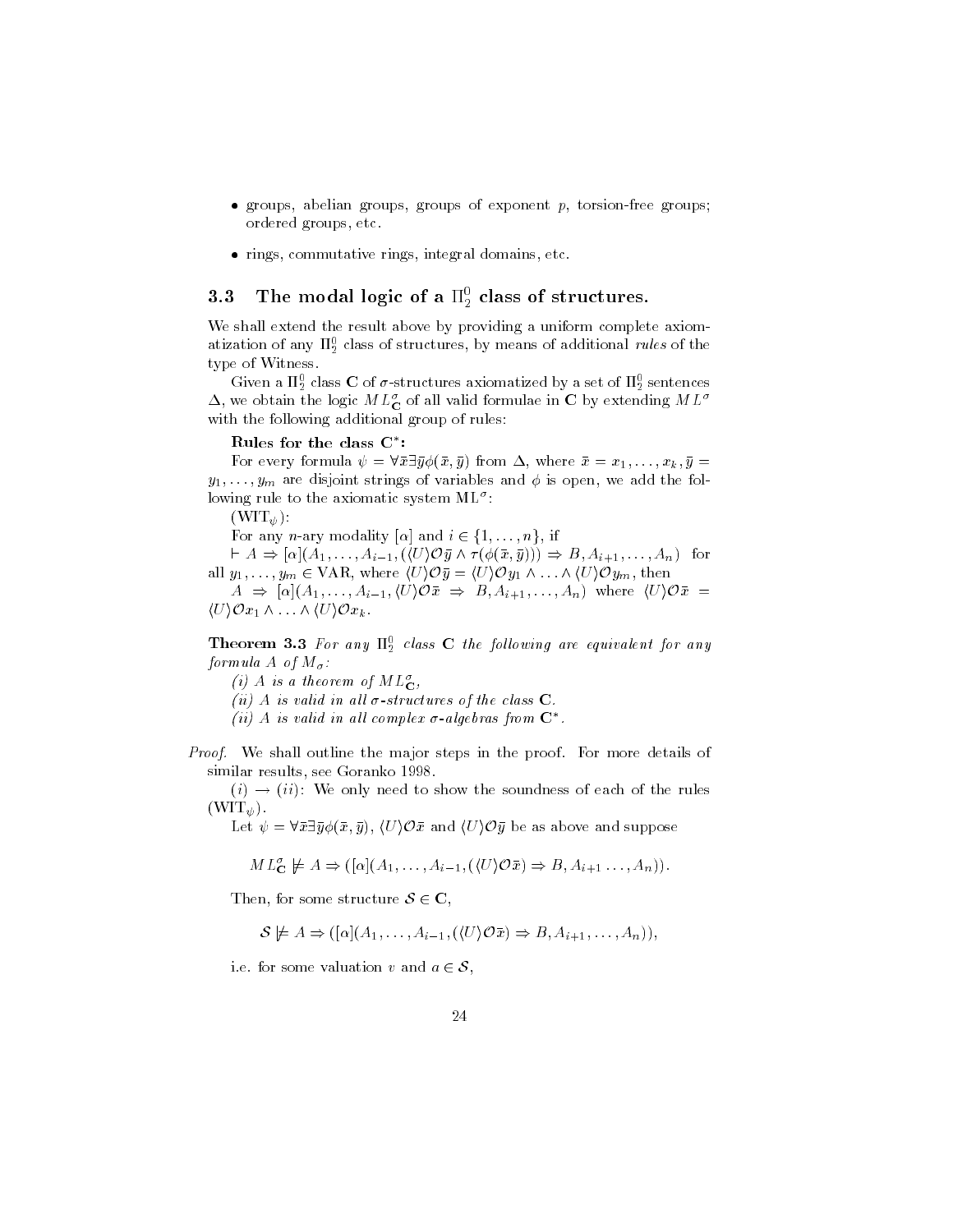$$
\mathcal{S}, v, a \not\models A \Rightarrow ([\alpha](A_1, \ldots, A_{i-1}, (\langle U \rangle \mathcal{O}\bar{x}) \Rightarrow B, A_{i+1}, \ldots, A_n))
$$

Then  $S, v, a \models A$  and  $S, v, a_j \not\models A_j, S, v, a_i \not\models (\langle U \rangle \mathcal{O}\bar{x}) \Rightarrow B$  for some  $a_1, \ldots, a_n \in S$  such that  $R_\alpha(a, a_1, \ldots, a_n)$  where  $R_\alpha$  is the relation in S corresponding to  $\alpha$ .

Then  $S, v, a_i \models \langle U \rangle \mathcal{O}\bar{x}$  and  $S, v, a_i \not\models B$ . Therefore, there are elements  $s_1, \ldots, s_k \in \mathcal{S}$  such that  $v(x_1) = \{s_1\}, \ldots, v(x_k) = \{s_k\}.$  For these  $s_1, \ldots, s_k$  there exist  $t_1, \ldots, t_m \in \mathcal{S}$  such that

$$
\mathcal{S} \models \phi(s_1,\ldots,s_k,t_1,\ldots,t_m).
$$

Let  $y_1, \ldots, y_m$  be variables not occurring in

 $A \Rightarrow ([\alpha](A_1, \ldots, A_{i-1}, (\langle U \rangle \mathcal{O}\bar{x}) \Rightarrow B, A_{i+1}, \ldots, A_n))$ 

and v' be a valuation in S modifying v on  $y_1, \ldots, y_m$  by  $v'(y_1) =$  $\{t_1\},\ldots,v'(y_m)=\{t_m\}.$  Then

$$
\mathcal{S}, v' \models (\langle U \rangle \mathcal{O}\bar{y} \land \tau(\phi(\bar{x}, \bar{y})))
$$

and

$$
S, v', a_i \not\models B
$$

hence

$$
\mathcal{S}, v', a \not\models A \Rightarrow ([\alpha](A_1, \ldots, A_{i-1}, (\langle U \rangle \mathcal{O} \bar{y} \land \tau(\phi(\bar{x}, \bar{y}))) \Rightarrow B, \ldots, A_n))
$$

Therefore.

$$
ML_{\mathbf{C}}^{\sigma} \not\models A \Rightarrow ([\alpha](A_1, \ldots, A_{i-1}, (\langle U \rangle \mathcal{O}\bar{y} \land \tau(\phi(\bar{x}, \bar{y}))) \Rightarrow B, \ldots, A_n))
$$

whence the soundness of the rule ( $WIT_{\psi}$ ).

 $(ii) \rightarrow (i)$ : First, note that analogues of the Basic Witness and the Extended Witness rules are likewise derivable for each of the rules (WIT<sub> $\psi$ </sub>).

We now modify the completeness proof for  $ML^{\sigma}$  by building the canonical model from theories, additionally closed under all (basic, standard and extended versions of) rules (WIT<sub> $\psi$ </sub>). All lemmas apply accordingly, hence, as in the previous theorem, it suffices to show that all canonical structures of  $ML^{\sigma}_{\mathbf{C}}$  are in C. We shall demonstrate that for every canonical structure  $\underline{W}^{\Gamma}$  and axiom  $\psi = \forall \bar{x} \exists \bar{y} \phi(\bar{x}, \bar{y})$  as above,  $\underline{W}^{\Gamma} \models \psi$ . Indeed, let  $|x_1|, \ldots, |x_k| \in W^{\Gamma}$ , hence  $\langle U \rangle \mathcal{O} x_1, \ldots, \langle U \rangle \mathcal{O} x_k \in \Gamma$ , and suppose  $\underline{W^{\Gamma}} \not\models \phi(|x_1|, \ldots, |x_k|, |q_1|, \ldots, |q_m|)$  for any  $|q_1|, \ldots, |q_m| \in W^{\Gamma}$ . Then for any  $y_1, \ldots, y_m \in \text{VAR}, \langle U \rangle \mathcal{O} \bar{y} \wedge \tau(\phi(\bar{x}, \bar{y})) \notin \Gamma$ , hence  $(\langle U \rangle \mathcal{O} y_1 \wedge \ldots \wedge$  $\langle U\rangle \mathcal{O}y_m \wedge \tau(\phi(\bar{x},\bar{y}))) \Rightarrow \bot \in \Gamma$ . Then, by closedness under  $(WIT_{\psi}),$  $\langle U \rangle \mathcal{O}\bar{x} \Rightarrow \bot \in \Gamma$ , whence  $\bot \in \Gamma$  - a contradiction.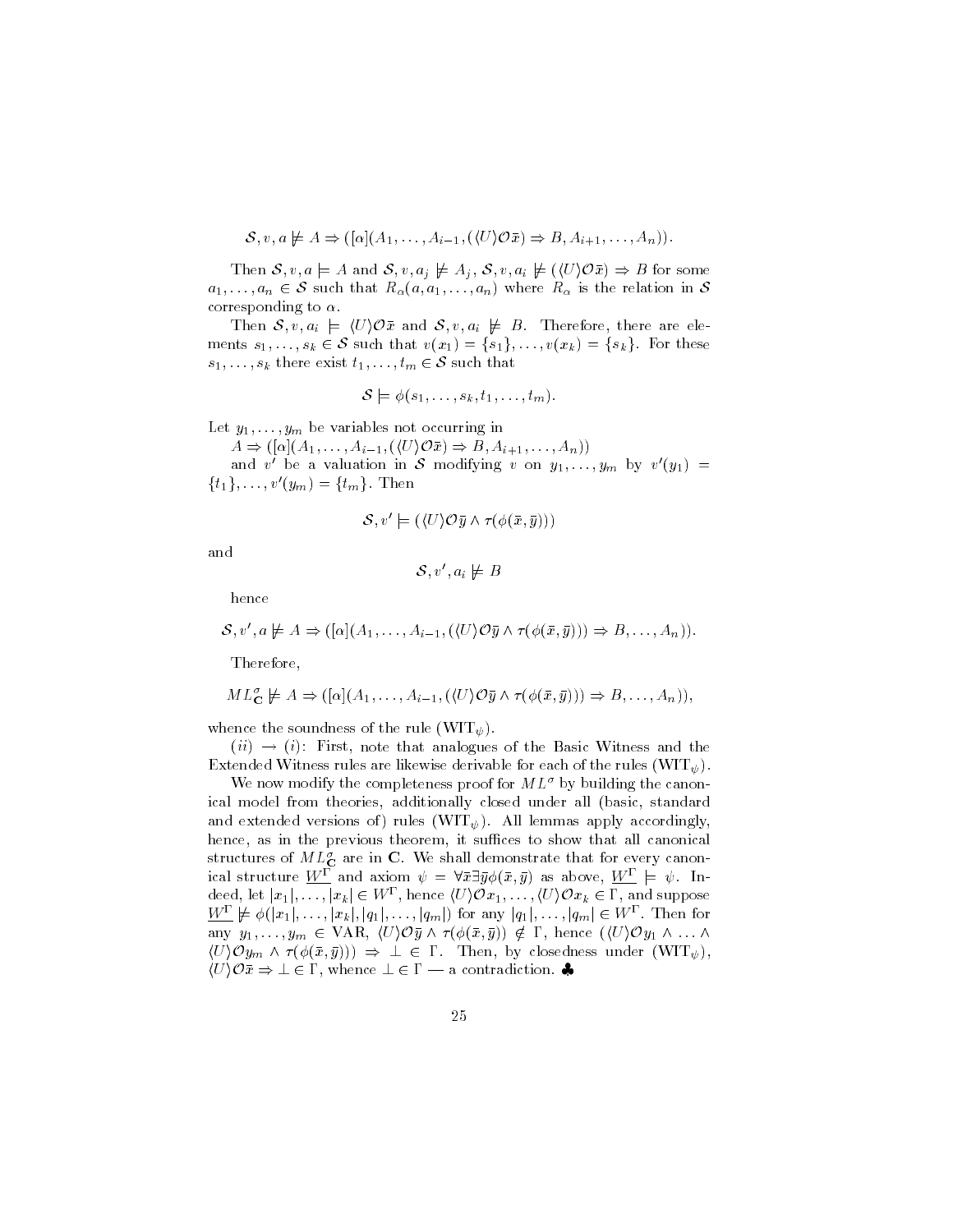#### $3.4$ Axioms vs rules.

Since every universal formula is a  $\Pi_2^0$  formula, we have a choice to axiomatize a universal class either by means of axioms or rules, and it is quite easy to derive the axiom from the corresponding rule.

Same choice exists for various modally definable  $\Pi_2^0$  properties. Here is a representative sample of some algebraically important  $\Pi_2^0$  classes which can be modally axiomatized either way.

• Atomless Boolean algebras can be modally axiomatized by extending the axiomatic system for Boolean algebras with the additional axiom:

$$
(\mathcal{O}A \land \neg\langle 0 \rangle) \Rightarrow \langle U \rangle (A \langle \land \rangle \top \land \neg A \land \neg\langle 0 \rangle);
$$

• Rings with division can be modally axiomatized by extending the axiomatic system for rings with the additional axiom:

$$
(\mathcal{O}A \land \neg \langle 0 \rangle) \Rightarrow [U](A \langle \times \rangle \top \land \top \langle \times \rangle A)
$$

Division rings are then axiomatized as ring with division without zero divisors (a universal condition).

• Fields are modally axiomatized over integral domains with the additional axiom:

$$
(\mathcal{O}A \land \neg \langle 0 \rangle) \Rightarrow [U](\langle 1 \rangle \Rightarrow A \langle \times \rangle \top)
$$

The modal logic of fields is easily extended further to fields of finite characteristics, or fields with characteristics 0, ordered fields, etc.

Note however, that some modal formulae (such as  $\Diamond \Box p \Rightarrow \Box \Diamond p$  which determines Church-Rosser's  $\Pi_2^0$  property  $\forall xyz \exists t (Rxy \land Rxz \rightarrow (Ryt \land$  $Rzt$ )) although canonical in modal logics without rules, cease to be such in the stronger sense relevant to logics with Witness type rules (where there are fewer maximal consistent sets), and hence added as axioms to such logics present a problem, while the corresponding rules co-operate smoothly.

This suggests that using rules for axiomatization is generally preferable, at least what concerns proving completeness. Moreover, we argue that rules behave better than axioms in the formal derivations, too, and this will be discussed in more detail elsewhere.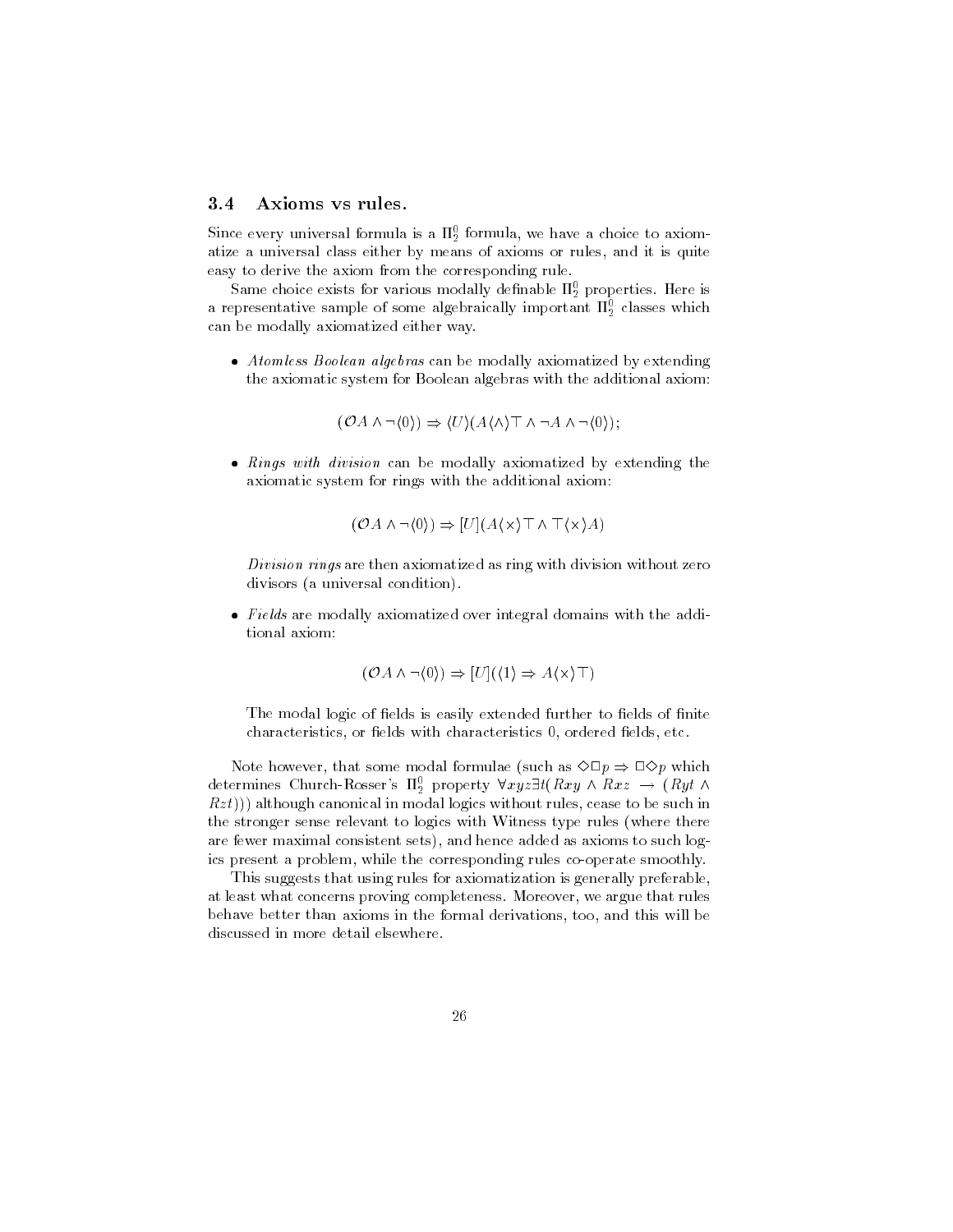### $3.5$ Some notes on the second-order expressiveness of the modal languages.

The modal languages for complex algebras, being essentially of a secondorder nature, naturally allow for universal monadic second-order quantification over important types of subsets of structures, such as *substruc*tures. For instance, universal quantification over subgroups can be effected by using a modally definable predicate for a subgroup:  $s(X)$  =  $\langle U \rangle X \wedge [U](X \langle \times \rangle X^{\langle \cdot \rangle} \Rightarrow X)$ , and then  $s(X) \Rightarrow \Psi(X)$  is valid in a group iff all subgroups of the group have the property  $\Psi$ . This pattern obviously generalizes to substructures of an arbitrary structure.

Finally, the congruences in many classes of structures (such as Boolean algebras, groups, rings) etc. can be determined by specific subsets (resp. filters, normal subgroups, ideals), which sometimes are modally definable and thus enable universal quantification over congruences, hence over homomorphic images, too. For instance, a modally definable predicate for a filter in a Boolean algebra is:  $f(X) = [U]((\langle 1 \rangle \Rightarrow X) \wedge (X \Rightarrow \neg \langle 0 \rangle) \wedge (X \langle \wedge \rangle X \Rightarrow X) \wedge$  $(X \vee \vee \top \Rightarrow X)$ , and for an ultrafilter:  $\mathbf{u}(X) = \mathbf{f}(X) \wedge [U]((-\rangle X \Leftrightarrow \neg X)$ .

### $\overline{\mathbf{4}}$ Concluding remarks

This study raises a number of interesting questions of logical or algebraic importance, which will be addressed in a subsequent paper. We shall briefly mention some.

Logical issues. Traditional logical problems arise around the modal languages and logics for complex algebras. Some general questions are:

- *Expressiveness.* The modal languages, via their standard translation a la van Benthem, cover a fragment of the universal monadic second-order extension of the first-order theory of the underlying class of structures. Can that fragment be characterized in a coherent model-theoretic fashion extending Goldblatt & Thomason's results from classical modal logic?
- Modal axiomatizability. The axiomatization results presented here can be further extended in various ways. Some of them are based on appropriate generalizations of Sahlqvist-type syntactic forms (see Venema 1993 for a discussion and some results) or of semantic persistence conditions on formulae (see Goranko 1998) which would ensure preservation of their validity from canonical structures (in the stronger sense used in this paper) to the underlying frames, i.e. their behavior like canonical formulae in modal logics without additional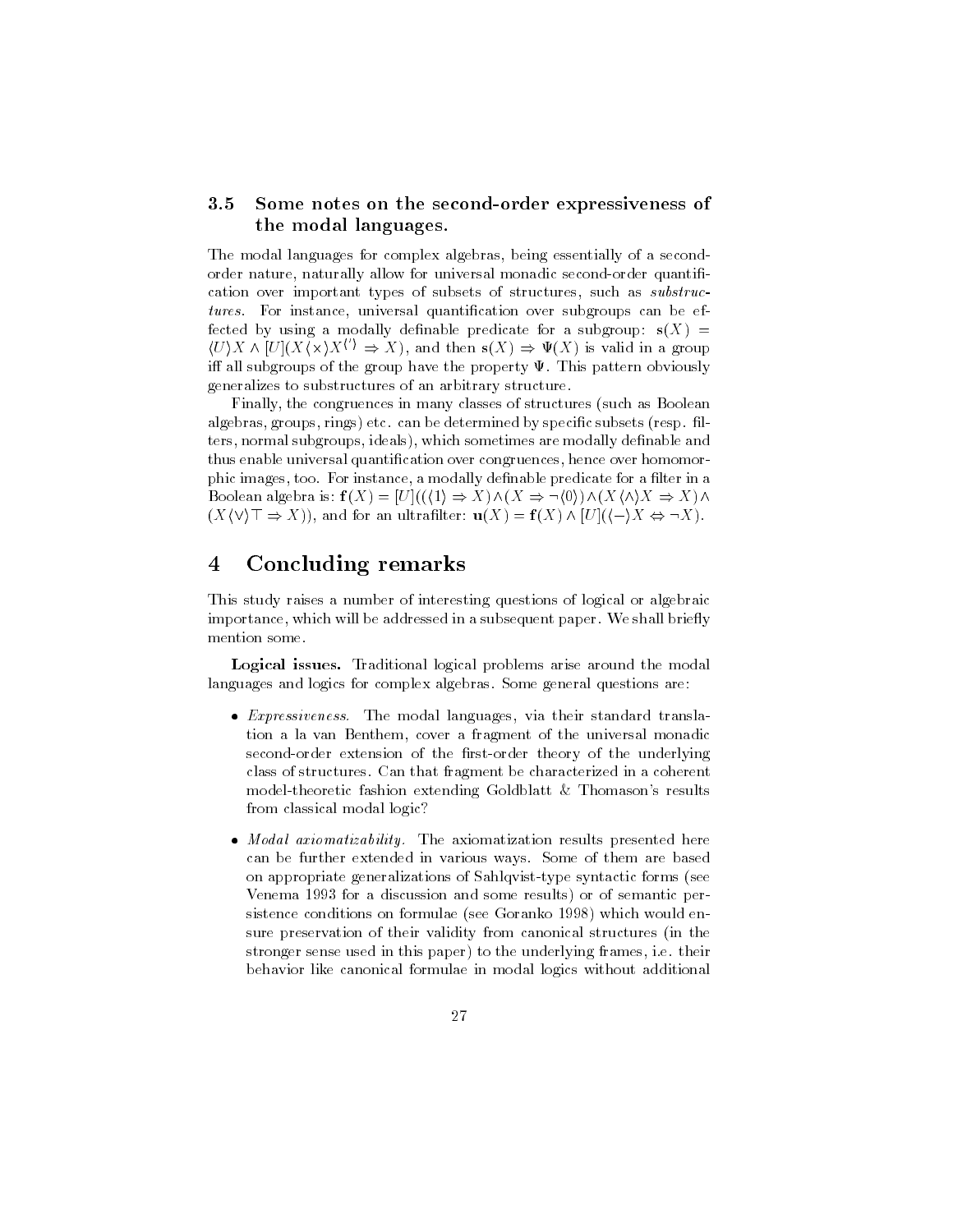rules, and hence the successful co-operation of such axioms with the Witness-type rules employed by the axiomatic systems. Others call upon extension of well developed model-theoretic techniques (such as filtration, unraveling etc.) for proving completeness of non-canonical modal logics to the general framework studied here.

• A number of more specific logical questions arise regarding the axiomatizations proposed in this paper, one of them being: when is the Witness rule schema redundant, or at least replaceable by (finitely many) axiom schemata? This question calls upon a general study of the proof theory of Witness-type rules. Another one is about axiomatizing the *finite* structures of a given class. For instance, on partially ordered structures, Grzegorczyk's formula

 $\Box(\Box(p \rightarrow \Box p) \rightarrow p) \rightarrow p$ 

where the modality  $\Box$  corresponds to the partial ordering, defines the class of structures with no infinite descending chains, hence on linear orderings or some finite partial orderings in which a bound on the width can be established (such as Boolean algebras) it defines the class of finite structures. The question arises when Grzegorczyk's formula added to the modal logic of a class of partially ordered structures axiomatizes the finite structures of that class.

- *Decidability*. When is the modal logic of the complexes of a class of structures decidable? This question is closely related to the previous one. In general, the (un)decidability of the first-order theory does not imply (un)decidability of the modal logic as the two languages are incomparable, so a finer analysis of the expressiveness of the latter is neccessary in order to adapt known techniques such as e.g. tiling, or word problems. On the other hand, since the full monadic secondorder theory covers the modal language, decidability of the former implies decidability of the latter, so in particular, Rabin's theorem guarantees decidability of the modal logic of any class of structures interpretable in trees with at most countably many successors.
- *Complexity*. How does the complexity change when passing from the (universal) first-order theory of structures to the modal logic of their complexes?
- The first-order theory of complex algebras. The full first-order language for complex  $\sigma$ -algebras encapsulates, via the translation  $\tau$ , the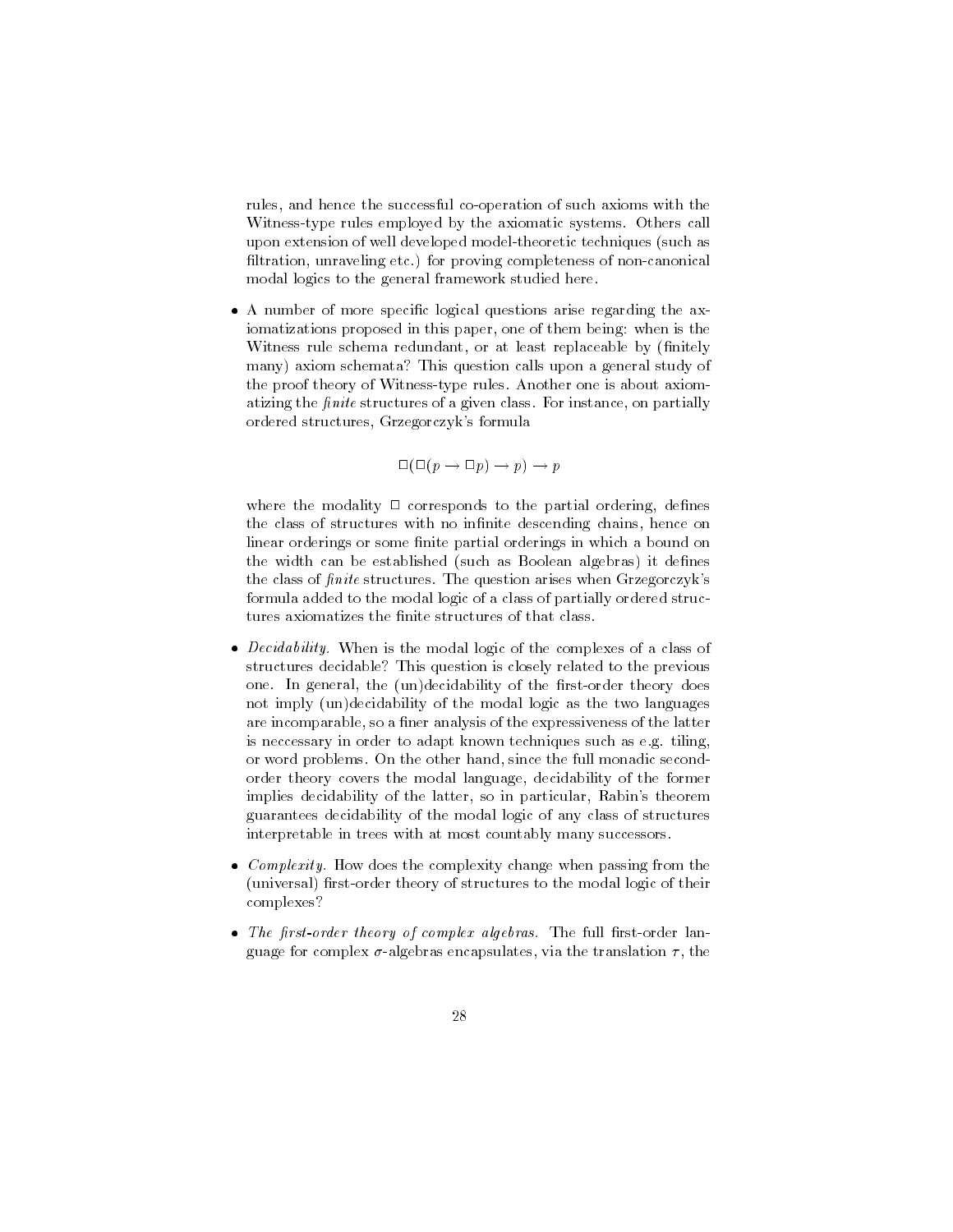full monadic second-order theory of  $\sigma$ -structures. What are the logical implications of that translation? A challenging program in that respect is to study the full first-order theory of complex  $\sigma$ -algebras.

Algebraic issues. The main one is: to what extent is the proposed modal treatment of arbitrary structures interesting from algebraic perspective and how does it contribute to the study of intrinsically algebraic properties of these structures? More specific questions include:

- What is the precise algebraic characteristic of the (non)definability of the difference operator in a class of  $\sigma$ -structures?
- What are the algebraic properties of the complex  $\sigma$ -algebras and how does the algebraic theory of the underlying  $\sigma$ -structures determine them? In particular, when do their substructures (up to isomorphism) form a variety? One general approach to this question comes from Goldblatt's study of varieties of complex algebras Goldblatt 1989.
- What algebraically important, essentially second-order properties of specific  $\sigma$ -structures are definable in the modal language of their complex  $\sigma$ -algebras? And how far reaching are the consequences of the capacity of the modal languages to quantify over substructures and congruences for the formal modal analyzing of the algebraic theory of structures?

# References

- Balbiani, Ph., L. Fari nas del Cerro, T. Tinchev, and D. Vakarelov. 1997. Modal Logics for Incidence Geometries. J. Logic Computat. 7(1):59-78.
- Brink, C. 1993. Power structures. Algebra Universalis 30:177-216.
- Burris, S., and H. Sankappanavar. 1981. *A course in universal algebra*. Springer-Verlag.
- de Rijke, M. 1992. The modal Logic of inequality. J. Symb. Logic  $57:566-584$ .
- de Rijke, M. 1993. Extending Modal Logic. Doctoral dissertation, ILLC, University of Amsterdam.
- Gabbay, D. 1981. An Irreflexivity Lemma with Applications to Axiomatizations of Conditions on Tense Frames. In Aspects of Philosophical Logic, ed. U. Monnich. 67-89. Reidel. Dordrecht.
- Gargov, G., and V. Goranko. 1993. Modal Logics with Names. J. Philos. Logic  $22(6):607-636.$